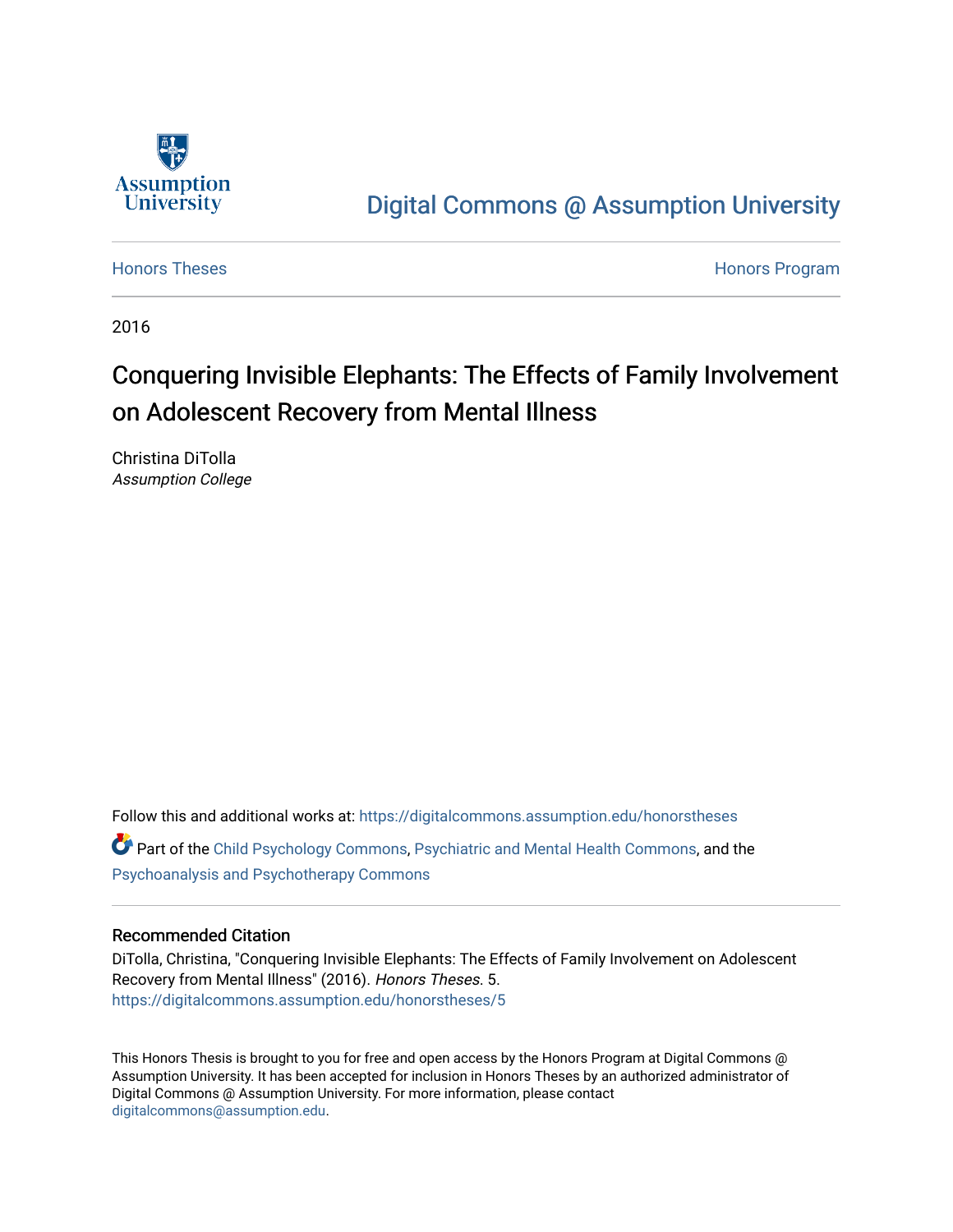Conquering Invisible Elephants:

The Effects of Family Involvement on Adolescent Recovery from Mental Illness

By Christina DiTolla

Department of Psychology

Thesis Advisor: Professor Kuersten-Hogan

A Thesis Submitted to Fulfill the Requirements of the Honors Program at Assumption College

December 2015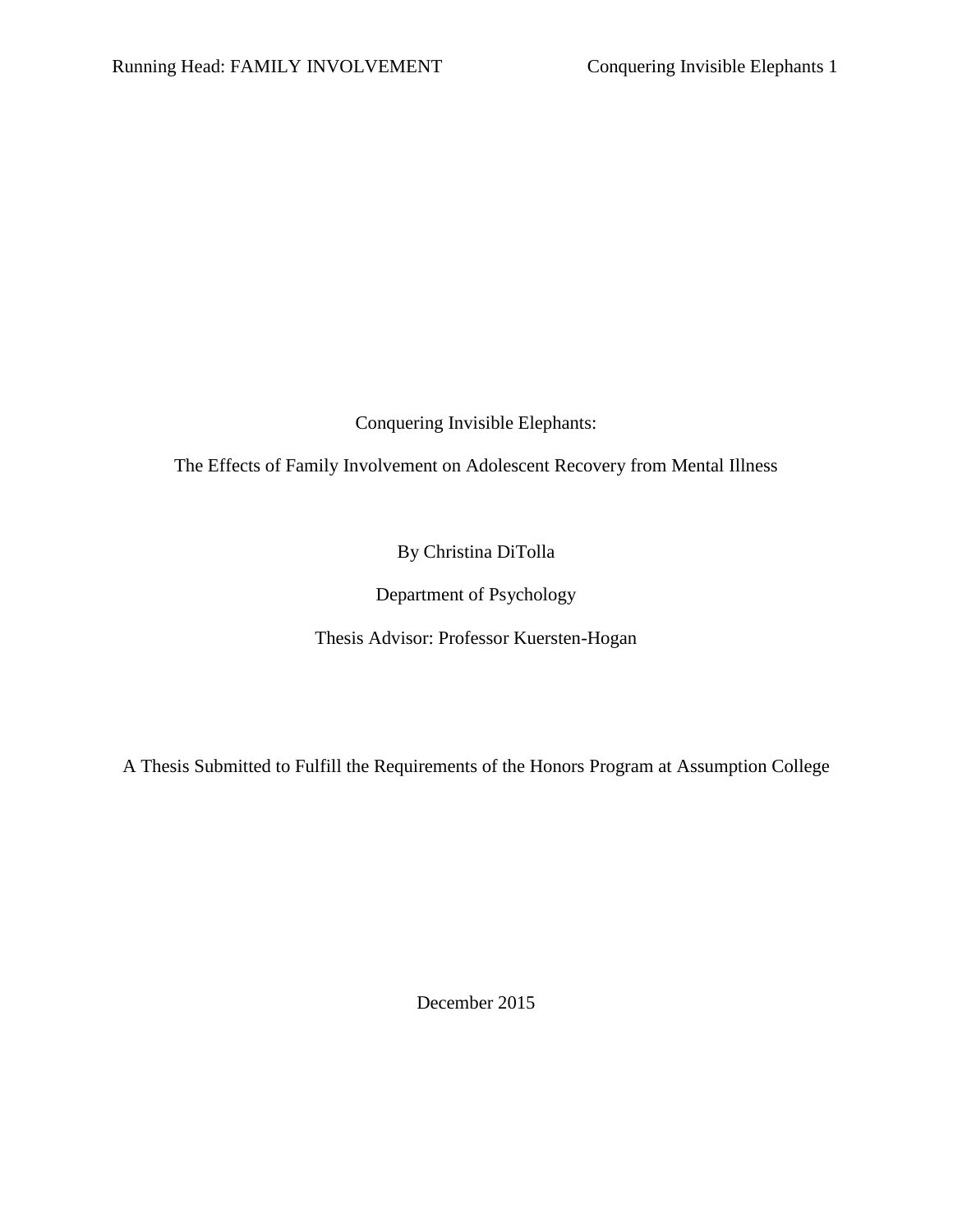# **Abstract**

This paper explored the extent to which current treatments for adolescents with anorexia nervosa (AN), conduct disorder (CD), and depression have involved families in therapy. Various past and present therapies for all three adolescent disorders were reviewed and effective treatment components of family therapy were identified and compared across the treatment approaches. A review of the literature indicated that family therapy was more effective and beneficial for the adolescent patient then individual treatments not involving families. While individualized treatments helped to improve adolescent symptomatology, family therapy provided a more comprehensive approach as it focused not only on symptom reduction but also on changing the very family environments and dynamics that oftentimes played a role in the etiology of these disorders. The McMaster Model of Family Functioning was utilized to highlight the different dimensions of family functioning included in current treatments of AN, CD, and depression. Suggestions regarding dimensions of family functioning that should be included in family treatments to provide the most comprehensive approach for adolescents with mental disorders were provided.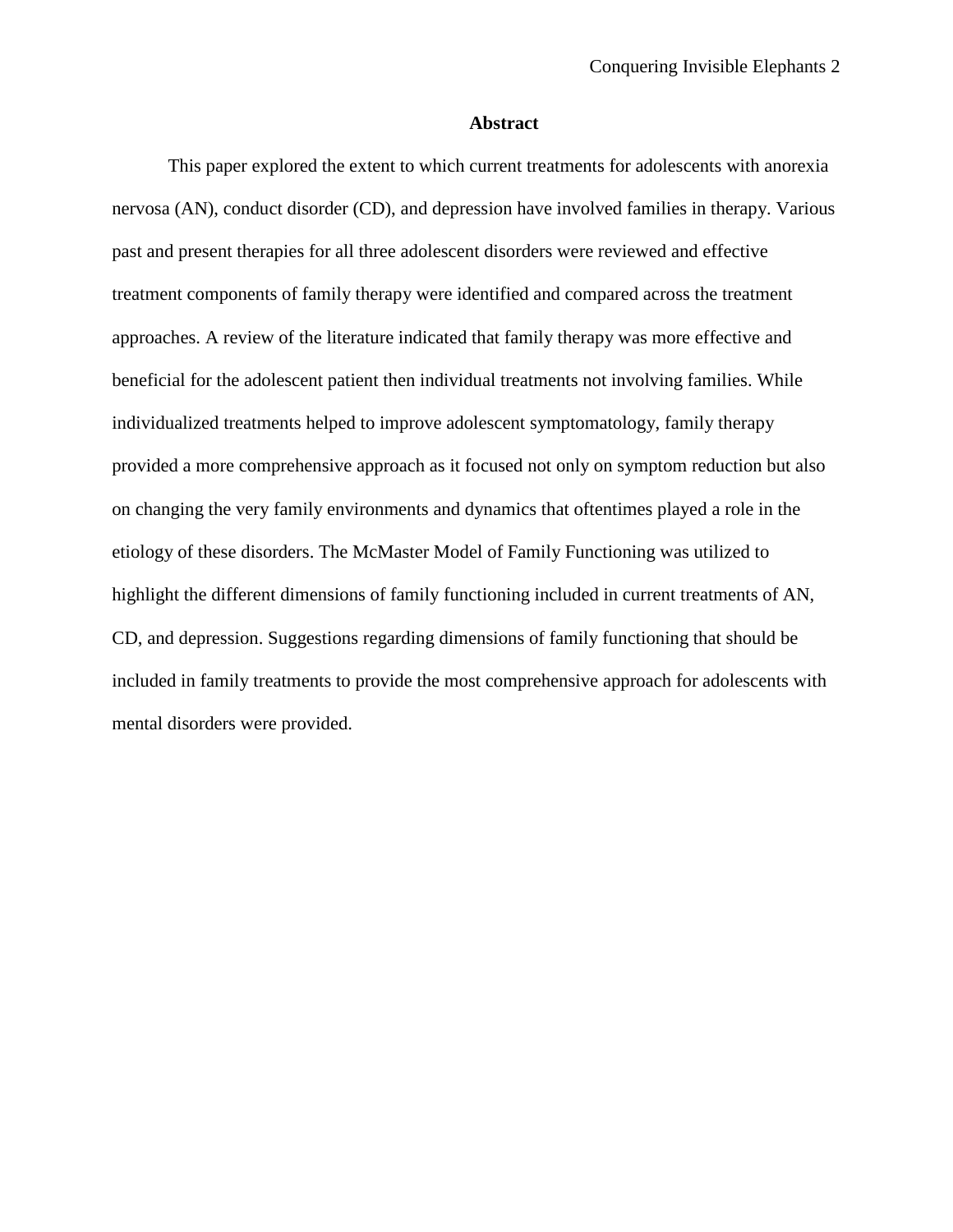## Conquering Invisible Elephants:

# The Effects of Family Involvement on Adolescent Recovery from Mental Illness

The developmental stage of adolescence is a culturally defined period. Originating in western cultures, it is characterized as the time in an individual's life between the ages of twelve to twenty four years (Patel, Flisher, Hetrick, McGorry, 2007). Some researchers set the age range for adolescence between 10 and 26 years. Many conceive of this transition as being a tenuous time in an individual's life; ten long years full of drama, rule breaking, and groundings. For many, it is a time for first love, missing curfew, and questionable fashion taste. It is without a doubt one of the most tumultuous times in an individual's life. Puberty, identity crises, friends, family, and developing goals in life are just a few of the challenges adolescents across the globe face. Adolescence is a transitional time in a young person's life; not fully an adult just yet, but also most certainly not a child. Many adolescents seem to pass through this life phase without a major crisis. However, due to many environmental and biological risk factors, a significant number of today's adolescents must face something much more daunting than everyone in school knowing their latest crush. At least one out of every four to five adolescents in the general population will suffer from at least one mental illness in any given year (Patel, et al., 2007). This is a grave statistic emphasizing that these adolescents clearly need more health care attention. Suicide is the second leading cause of death among 15 to 29-year-olds (World Health Organization). In 2011, the United States reported having 195 adolescents in juvenile hall per 100,000 people, with 70 – 80% estimated to have at least one mental illness (National Center for Juvenile Justice). In a turn of the century report by the United States Department of Health and Human Services, 79% of adolescents diagnosed with a mental illness did not receive the help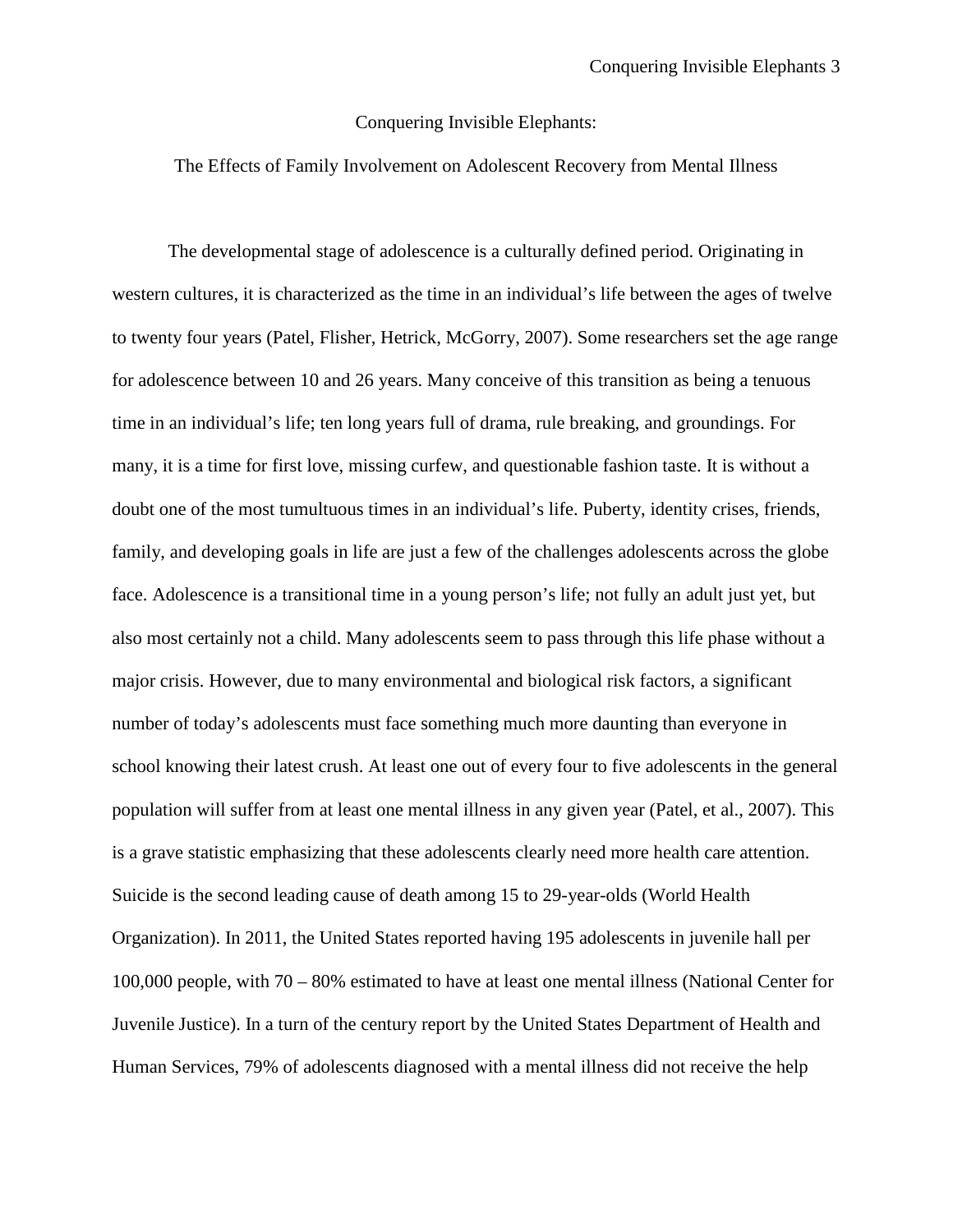they needed (1999). Given these staggering statistics, it is hard to believe that there are not more services structured into societies and health care systems to help those adolescents successfully recover from mental illness. Moreover, this increase in adolescent mental illness is not limited to one specific diagnosis. While countries like the United Kingdom are reporting higher rates of conduct problems in adolescents, other countries like China and India report suicide as a leading cause of death for their adolescent population (Patel, et al. 2007). It is imperative that globally, everyone – from health care workers to family members – coordinate their efforts to see that each and every adolescent has the opportunity to thrive in their environment.

Two summers ago, I interned at a psychiatric hospital on an adolescent floor and noticed the divide between the amounts of patient versus family care administered over the course my stay. One patient's story in particular was influential in the research and writing of this thesis. This adolescent girl was no more than thirteen and had just endured what seemed to be the worst sixth grade experience ever, full of endless bullying, bad friends, poor self image, and the true belief that she had little to contribute to the world. She was admitted to the hospital by her worried parents because she had told her parents that she heard voices telling her to kill herself. She made a steady recovery in the hospital's care – practicing safe living habits and becoming increasingly more like her previously bubbly self. The day she was discharged, she said "goodbye forever" to all and seemed happier than she had ever been. Sadly, she returned back to the treatment unit as a "bounce back" less than a day later, and staff were dumbfounded. After an emergency therapy session with both psychiatrists and therapists present, she told them that her family had planned a big "welcome back" party and invited all her friends and family. As a result of this, she had a total meltdown. Overwhelmed with all of her guests, she simply could not handle this situation. This adolescent's story illustrates how important it is to not only address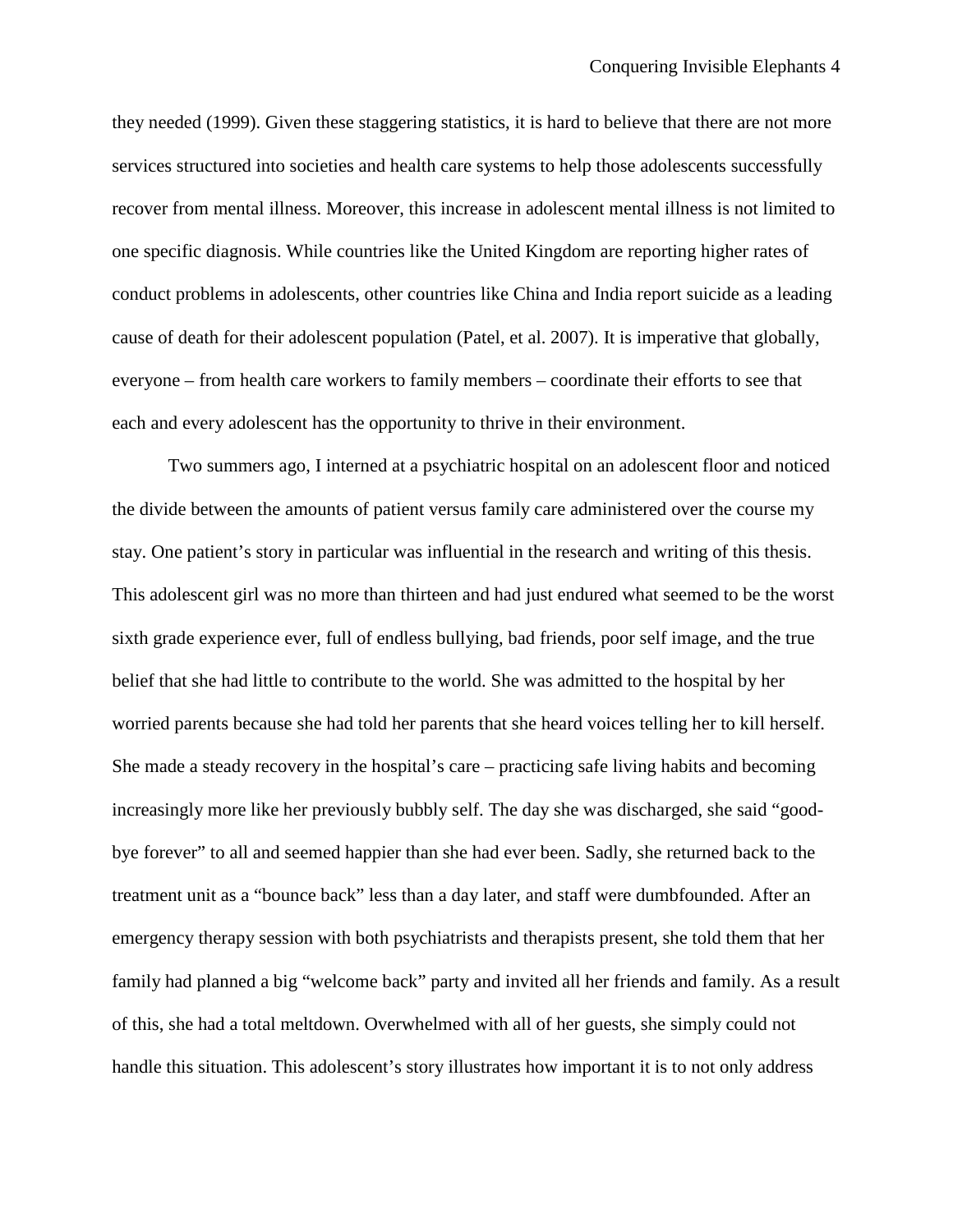adolescents' symptoms in treatment, but to involve their parents in therapy and address the family dynamics which contributed the development and maintenance of the problems. This girl's relapse might have been fully prevented if her family had been more involved in treatment. As this example shows, families must be involved in the treatment process of their adolescent children in order for them to fully understand the nature of the mental illness and ensure that the home environment and family dynamics support the adolescent's recovery.

Three of the most common mental illnesses found in the adolescent population are anorexia nervosa, conduct disorder, and depression All three have the power to debilitate not only the adolescent, but whole families in their wake. Each of these illnesses has the ability to become an invisible elephant looming within the family environment – something that is not directly addressed, but weighs down and slowly drains both the patient and the family of their resources and mental health.

Anorexia nervosa (AN) is an eating disorder characterized by four specific diagnosable symptoms in patients: A refusal to maintain body weight at or above the acceptable normal range for age and height, intense fear of gaining weight and becoming fat, denial of current low body fat, and for females, the absence of three consecut[i](#page-12-0)ve menstrual cycles<sup>i</sup> (Grange, 2010). Anorexia Nervosa is known to affect up to one percent of the world's population of adolescent females. Often adolescents with AN will function at a seemingly normal pace of life, secretly obsessing over weight until someone notices their abnormal eating patterns. With a ten percent mortality rate, AN is a serious disorder that should not be taken lightly as a "phase" in an adolescent's life (Patel, et al., 2007).

In contrast to AN, conduct disorder, CD, is a behavior disorder characterized by the adolescent exhibiting a clear pattern of antisocial behavior usually highlighted by aggressive and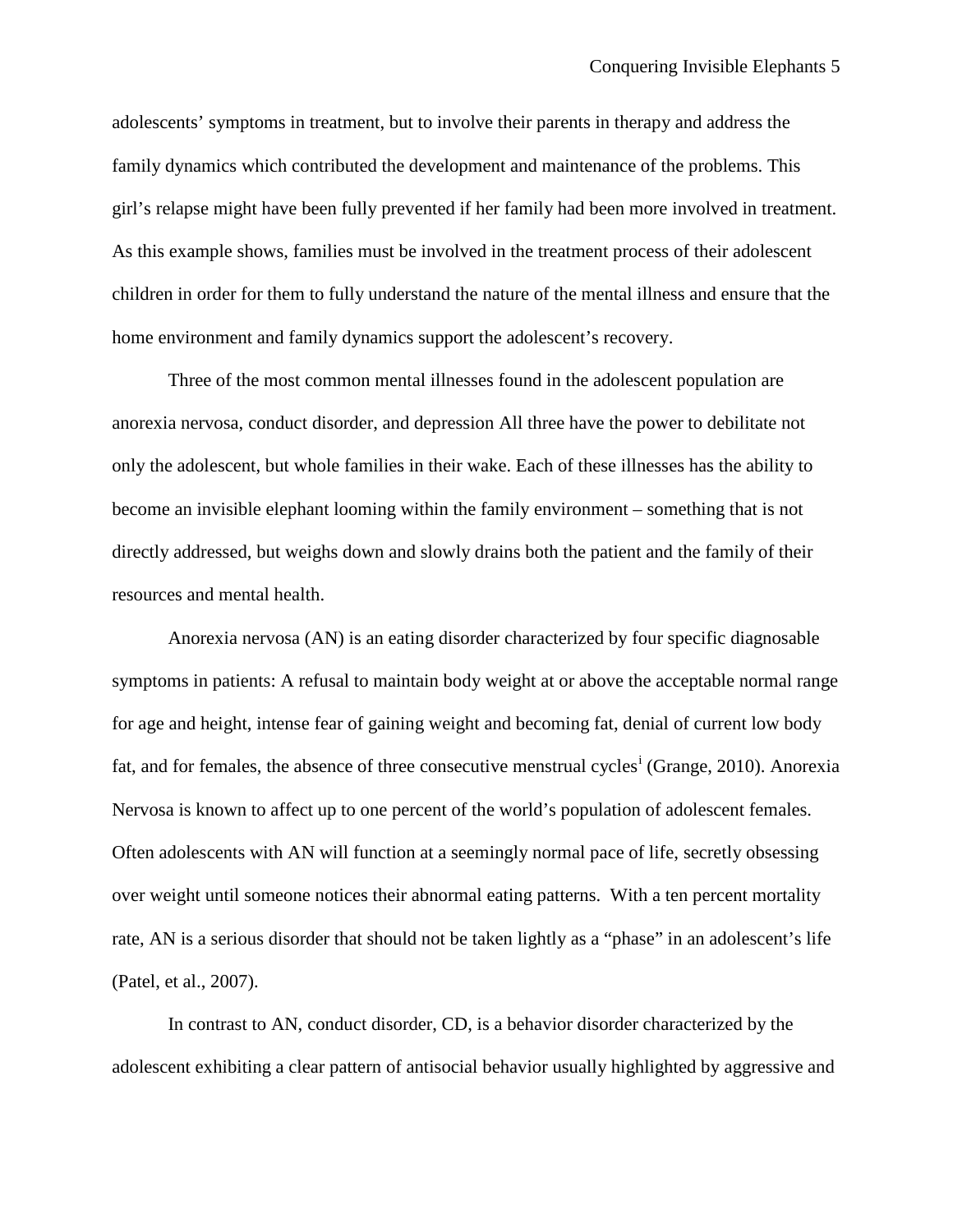destructive patterns and attitudes (Lee et. al, 2009). Conduct disorder was originally seen as an inherent temperament problem, beginning in infancy and unchanged by experience (Scott, 2012) but today has clearly delineated symptoms and is one of the main behavior disorders classified in the Diagnostic and Statistical Manual of Mental Disorders (DSM-5, APA, 2013). Symptoms of CD are divided into four different areas: aggression toward people or animals, destruction of property without intent of aggression toward people or animals, deceitfulness (lying, stealing), or serious violations of rules (Bernstein, 2014). While the thrill-seeking adventures of adolescence may seem relatively harmless, it is important for both adolescents and parents to recognize the difference between "living a little" and a pattern of destructive, aggressive, or antisocial behavior. If left untreated, CD can escalate and result in the involvement with the cinderblock hotels of the criminal justice system.

A third common disorder in adolescence involves major depressive disorder (MDD). Depression in adolescents used to be by some considered as a normative aspect of this developmental stage (Petersen, Compas, Brooks-Gunn, Stemmler, Ey, Grant, 1993). Conventional thought was that adolescents were bound to get sad at times, but eventually would "grow out of it". Today, the study of depression in adolescence has come to the forefront of concern in the psychiatry field as research has shown that depression in adolescence can lead to lifelong depression or other mental illnesses in adulthood (Petersen et. al, 1993). There are three different levels of depression that have been studied in adolescents: depressed mood, depressive syndrome, and clinical depression. Each level is considered increasingly more severe with clinical depression, or MDD, as the most intense (Petersen et al., 1993). There are many symptoms of depression in adolescence, the most common being feelings of sadness, irritability, loss of interest in usually stimulating activities, trouble concentrating, tiredness and loss of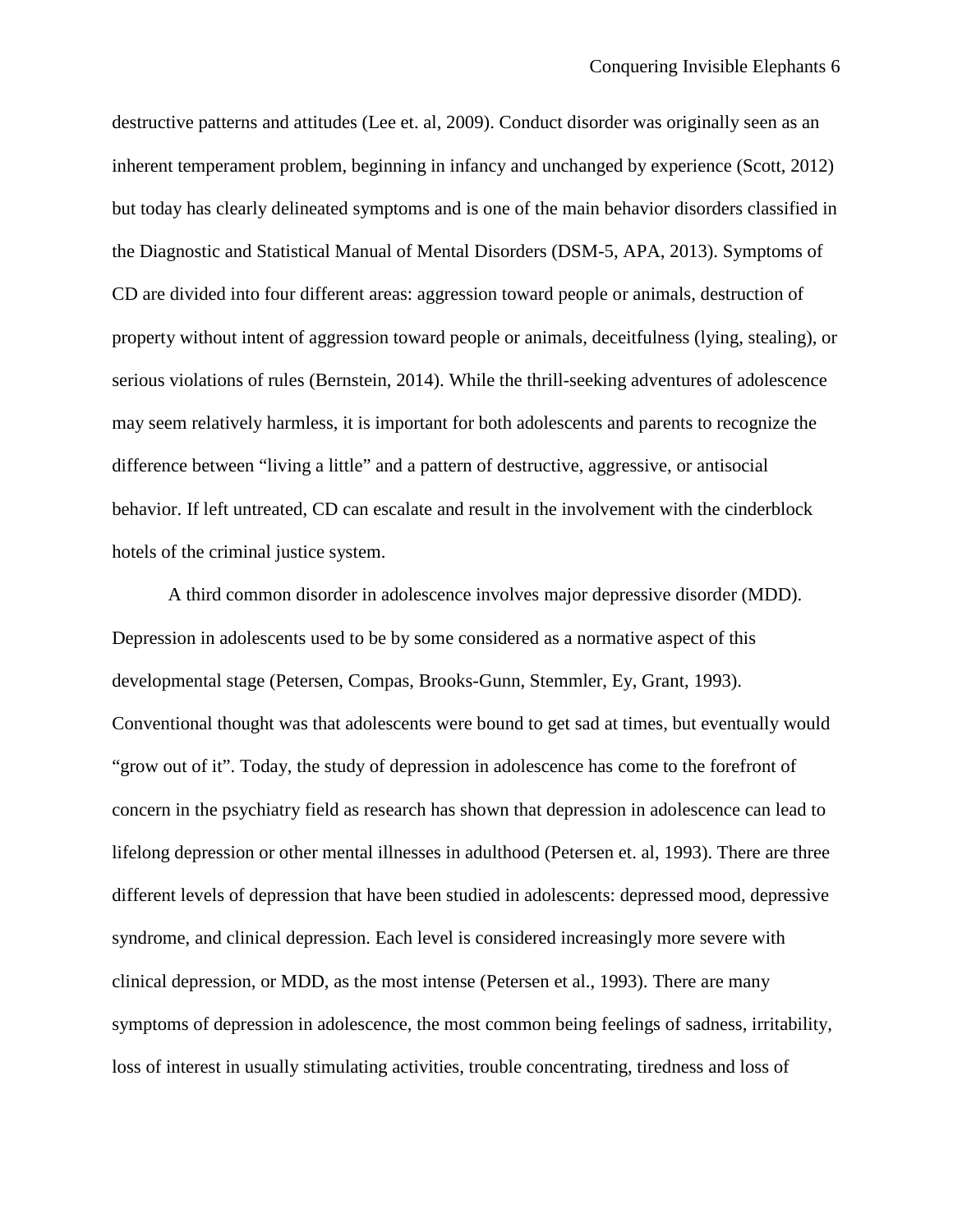energy, insomnia or sleeping too much, and changes in appetite (Morano,1993). Clinical depression can sometimes lead to suicidal thoughts, feelings, or attempts. It is not known why some adolescents get depressed while others do not, nor why some adolescents to attempt to kill themselves (Morano, 1993). Eleven percent of American adolescents alone will have had at least one depressive episode by the time they are eighteen (National Institute of Mental Health, 2014). Worldwide, suicide was the second leading cause of death for adolescents in 2012 (World Health Organization, 2014). Depression in adolescents is certainly not something to be waved off with the encouragement "you will be all grown up soon."

It is important to know how to best help adolescents facing serious mental illnesses. Regardless of diagnosis, each adolescent diagnosed with a mental illness is part of the next generation of people, the generation that soon will be the voice of all generations. Having as many of them as healthy as possible is not only beneficial to them, but also to society. The question is: How can today's experts in the field best help them? Studies around the world have explored the etiology and treatment of adolescents' mental illnesses, trying to develop specific therapies and different medications.

An often overlooked yet simple asset to helping adolescents combat these different mental illnesses are their families. If there were a systematic way for caregivers and families to get involved in the treatment of adolescents' mental illnesses, perhaps adolescents would recover faster and for longer periods of time. Especially since parents and family likely have played a role in the initial development and maintenance of the adolescent's mental illness, they should play a role in the adolescent's recovery from it. Family systems theory proposes that the whole family system, not just one member, needs to be helped in order for changes to last (Becvar & Becvar, 1982). Given the tools to improve family dynamics and functioning, most families,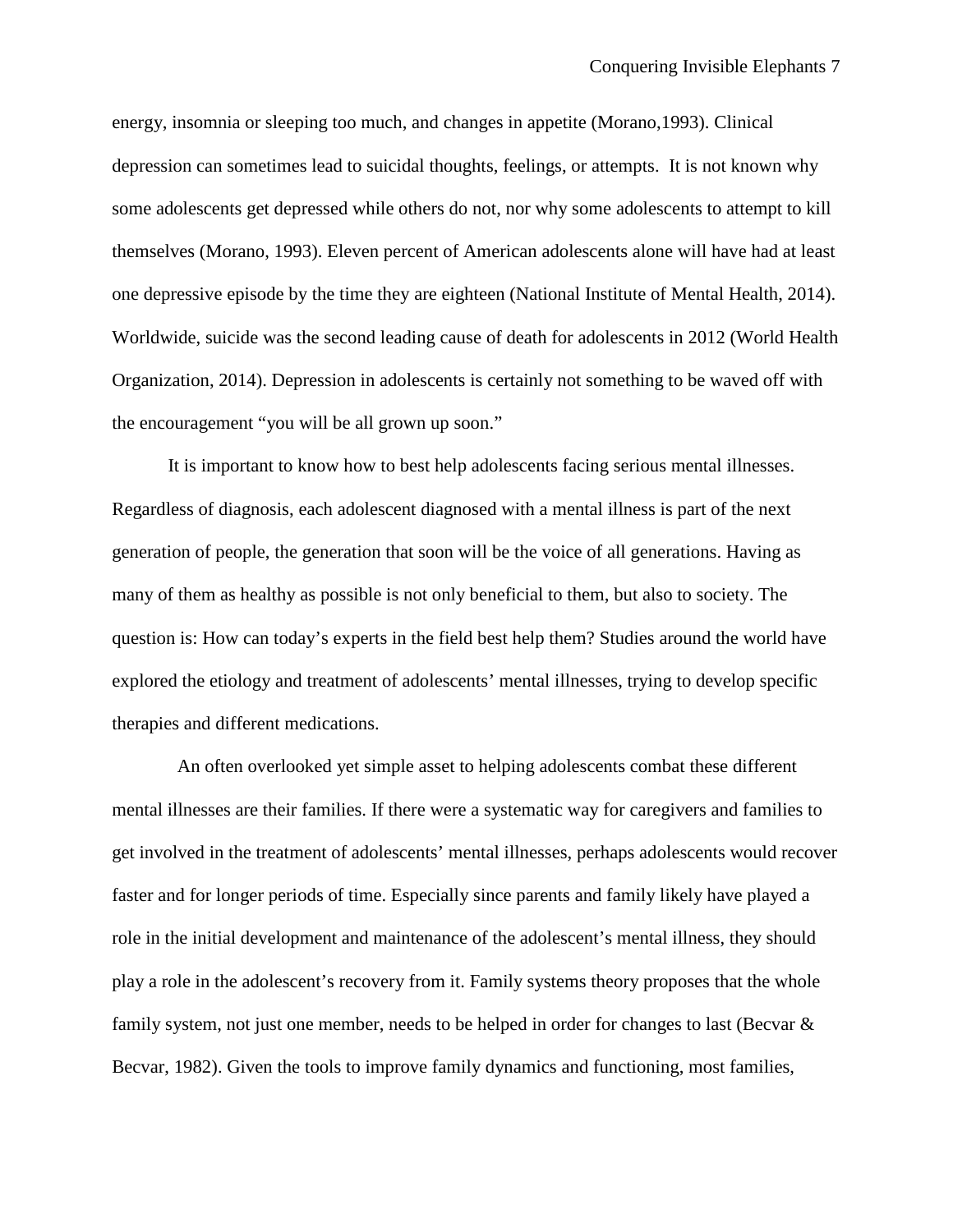though not all, would likely want to be involved in helping their children. It is time for families and societies to stop ignoring the existence of invisible elephants in one out of every four living rooms across the globe. Adolescent mental illness is a reality, and we as a global society must do everything in our power to curb it.

This paper first reviews changes in the definition of "family", and then discusses past and current treatments for adolescents with anorexia nervosa, conduct disorder, and depression to determine the extent to which families are involved in the various treatments. The efficacy of treatments that do and don't include families of adolescents are compared and evidence will be provided that dysfunctional family dynamics need to be addressed in treatments that include the whole family. Finally, this paper will explore the findings specific to the McMaster Model of Family Functioning for each of the three disorders and delineate those dimensions of family functioning that all treatment should include to provide the most comprehensive family approach for adolescents with mental disorders.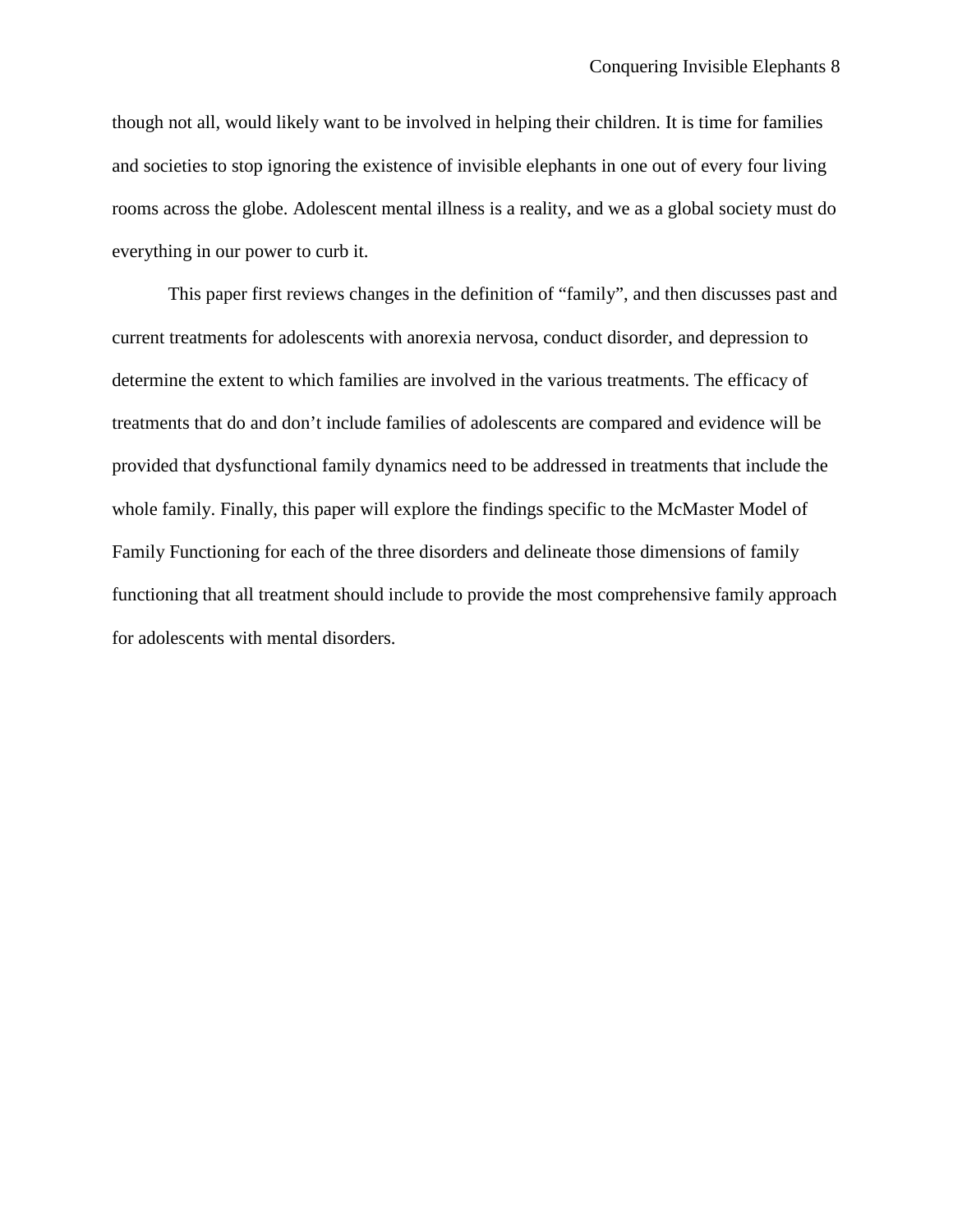### **The Untapped Goldmine – Families**

For as long as humans have been on Earth, families have been the cornerstone of society. The word "family" originates from the Latin word, "fumulus", meaning servant (Webster, 2014). In a sense, families most certainly do serve one another. From a biological standpoint, children serve their parents as vessels for their genes to be passed on to the next generation. Parents serve their children by teaching them how to survive in their environments. Families have been a constant in society, but the definition has constantly changed over time (Goldenberg & Goldenberg, 2013). The definition of family was expansive and included extended family as well as an abundance of children in the twentieth century. In western cultures, this definition has decreased during the twenty-first century to encompass a more limited number of members.

Traditionally in society, families were defined as a father, mother and at least one child. If that were today's definition, a majority of families would not be considered as such because often families vary greatly in size, number of parents, and gender of parents (Goldenberg  $\&$ Goldenberg, 2013). Nevertheless, while families have changed over time, the basic structural characteristics of them have not. "Affection, loyalty, and a continuity or durability of membership characterizes all families" write Goldenberg and Goldenberg (2013, p. 4). The authors discuss that those who cohabitate together, regardless of biological connections, for any period of time, develop patterns of living together and arrange their lives to maximize satisfaction ( Goldenberg & Goldenberg, 2013). Families are often cited as an individual's place of refuge, a group to turn to in a crisis when no one else is available to help. For example, when a family member is getting an operation, families are usually asked if they would like to donate blood to assist the family member through the surgery. Families are present and involved at births, deaths, and in the care of their sick members; this involvement is a natural instinct for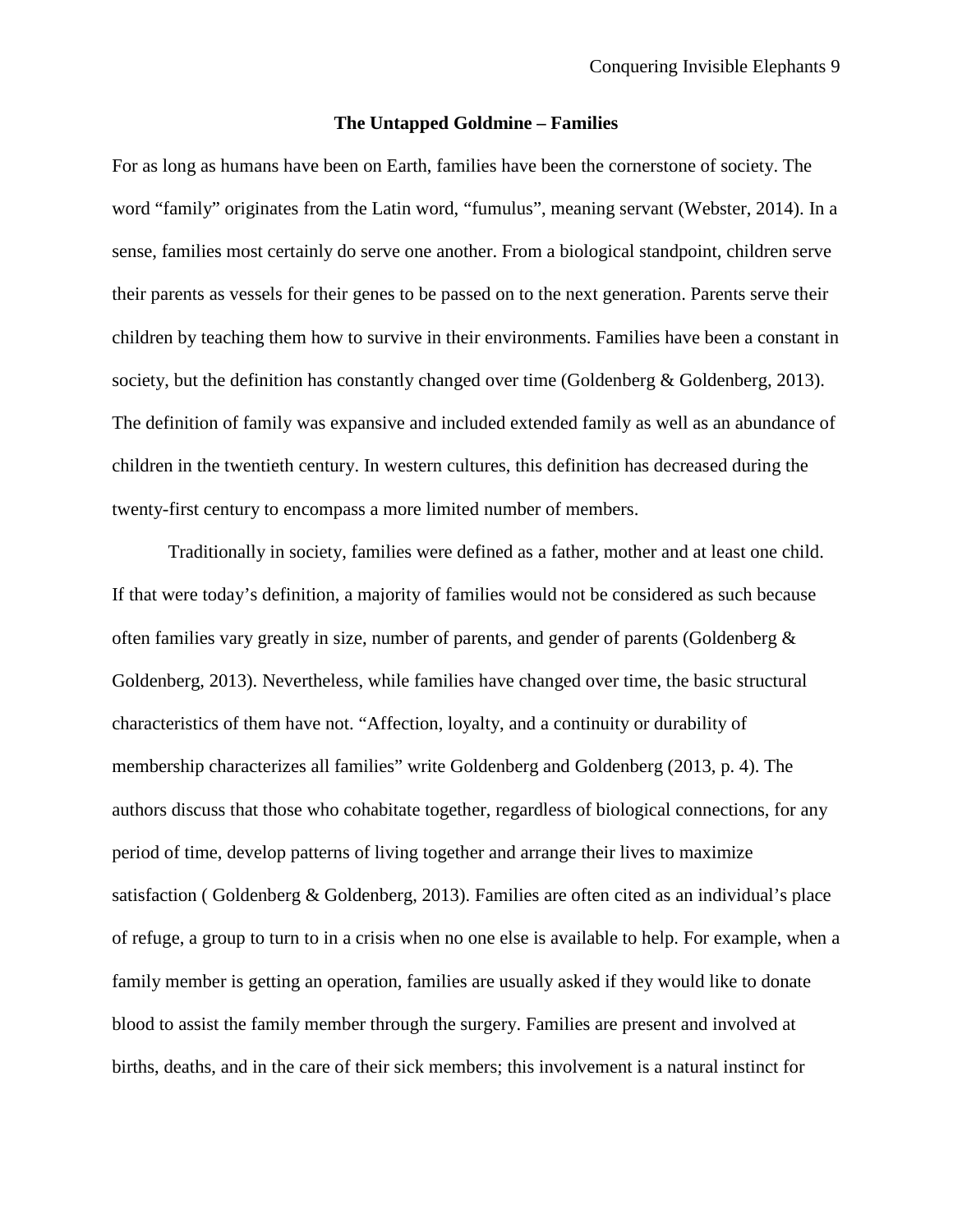most families. Family involvement is a service each member of a family gives to another in the form of time, support, reliability, and trustworthiness. All of these characteristics are what the origin of the word, "fumulus", refers to. While it is true that some families do not habitually have this unspoken expectation of involvement, this paper will argue that treatments of adolescents' problems should involve the whole family. As will become clear in this literature review, family therapy can help target dysfunctional family patterns and in effect help both adolescents and their families improve their functioning.

Despite the widely recognized importance of family involvement in recovery from physical and mental problems, some areas of health care including clinics, schools, and mental health programs do not get families as involved as they should. This can impede the recovery process for the individual as well as for the family. As previously noted adolescents across the globe are, more than ever, in need of major mental health assistance in all areas of prevention, treatment, and recovery (Patel et al., 2007). This paper will compare the outcome studies on treatments involving families with those individual treatments for adolescents and provide evidence that family involvement in therapy is most beneficial. Experts in the field have disagreed for a long time on how effective family involvement is in treating anyone with a mental illness. Fifty years ago, it was much more common to send those with mental illness away from their families for years at a time. Mental illness was seen as incurable and shameful (Walsh, 2003.) Even the storied Kennedy family, who had both the means and the abilities to take care of one of their own, sent Rosemary Kennedy away after a failed lobotomy attempt.

Within the last twenty years, however, experts have come to recognize the important role of family involvement in helping adolescents recover from mental illness. Bettmann and Jasperson (2009) completed a thorough evaluation of inpatient and residential treatment, calling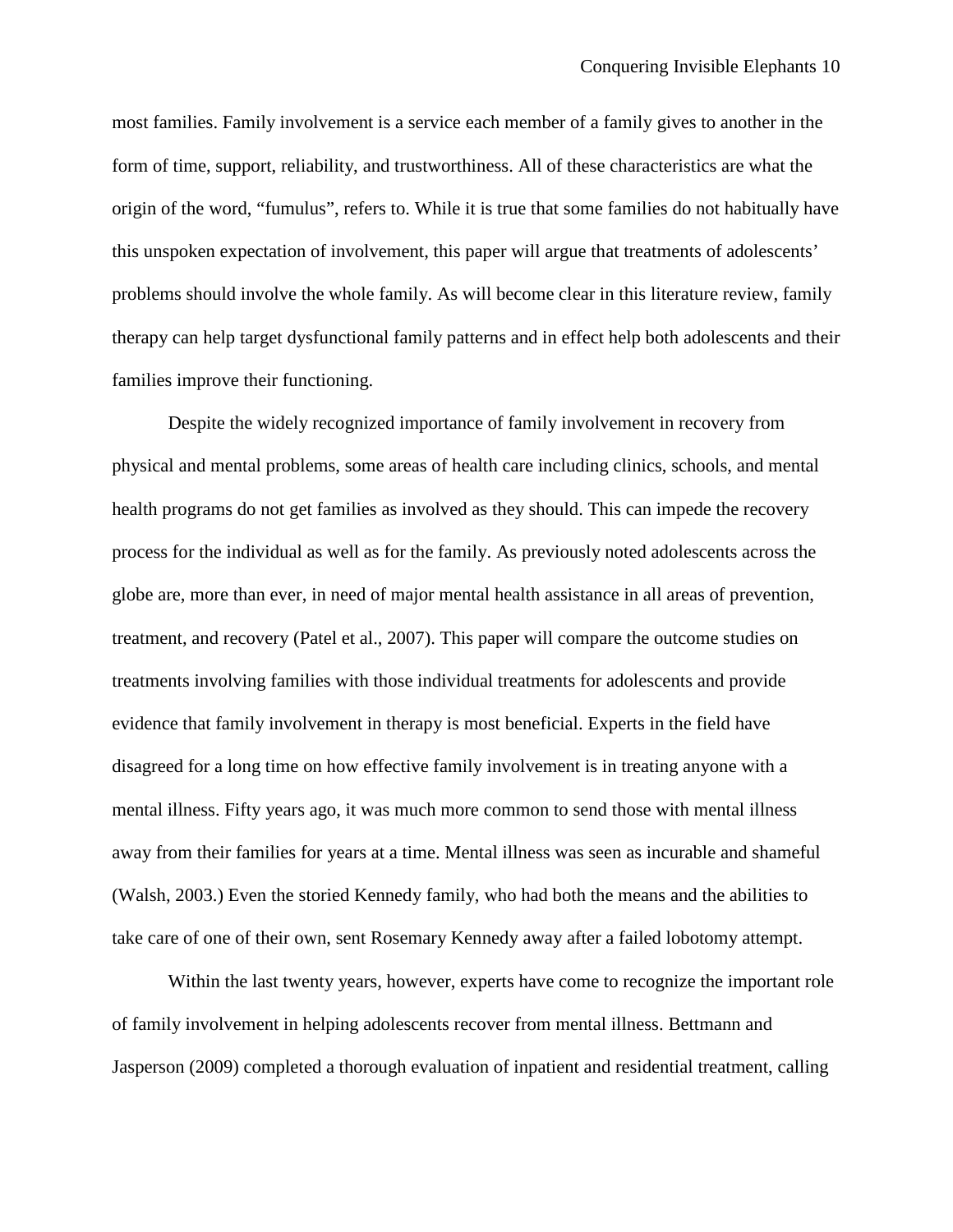attention to the need for more hospitals to incorporate family therapy within their models. It should be emphasized that the call for greater family involvement in adolescent treatments does not imply that families are to be blamed for their adolescents' disorders, but simply that family involvement provides many benefits for adolescents' treatments (Chamberlin, 2005). The majority of the current literature consists of outcome studies comparing the effectiveness of various treatments focused on specific diagnoses, such as conduct disorder, depression, or anorexia nervosa. As such, these outcome studies commonly focused on a narrow aspect of family dysfunction directly involved in maintaining the problematic adolescent behavior, rather than focusing treatments on various aspects of family functioning.

A comprehensive model of family functioning used in both the psychological and medical fields is the McMaster Model of Family Functioning. This model divides family functioning into six dimensions in order to describe the "structure, organization, and transactional patterns of the family unit" (Epstein, Bishop, Levin, 1978 pg. 21). The six dimensions include Problem Solving, Communication, Roles, Affective Responsiveness, Affective Involvement, and Behavior Control and have been used to describe both functional as well as critically dysfunctional families.

The first dimension, Problem Solving, is simply defined as "a family's ability to resolve problems to a level that maintains effective family functioning" (Epstein et al., 1978 pg. 21) and is coded separately for families' ability to solve instrumental or mechanical problems and affective or emotional problems.

How the family exchanges information is defined as Communication within the McMaster model. There are different styles of communicating involving direction and clarity in verbal communication. Those families who are able to communicate clearly and directly are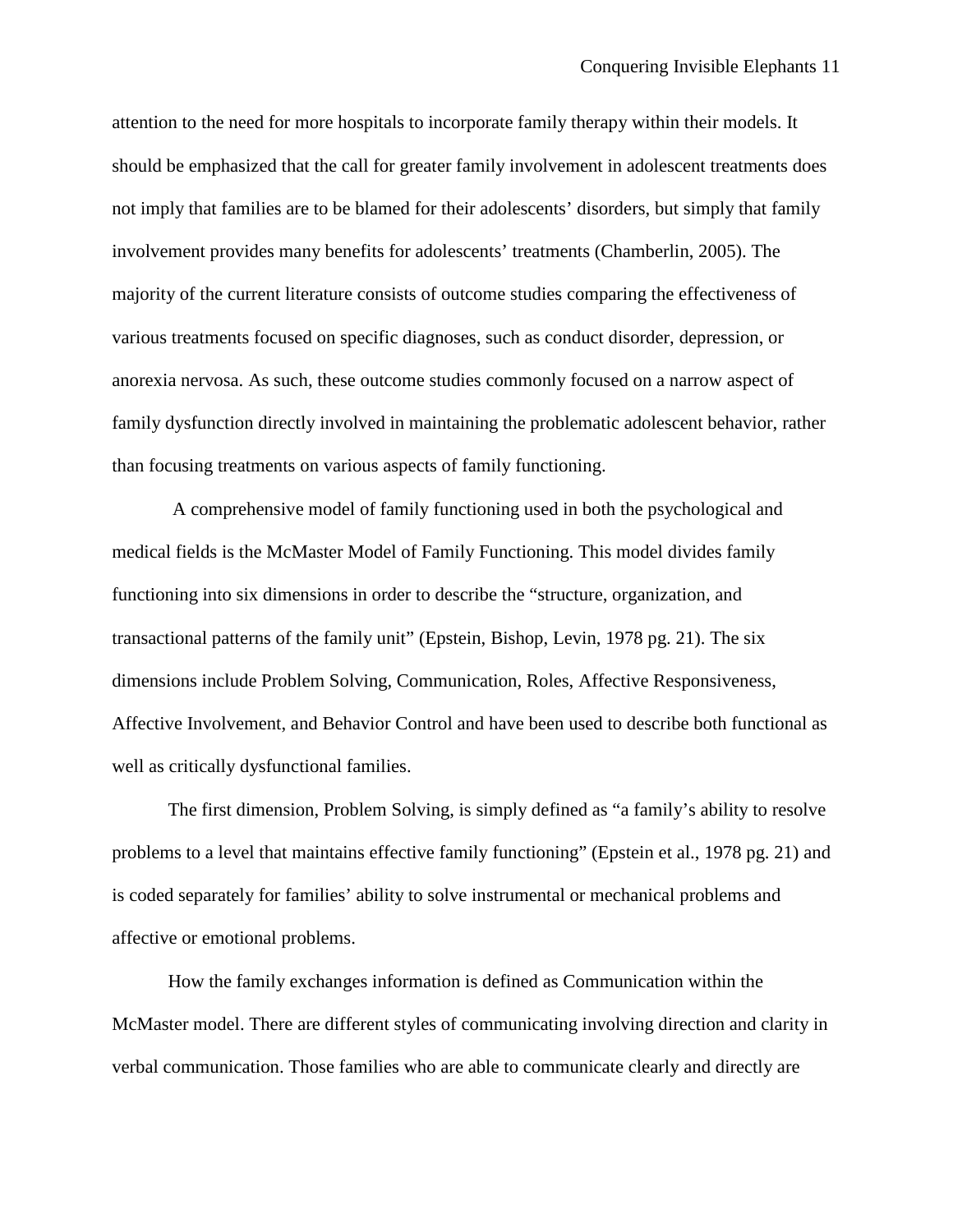scored as high on the communication spectrum, while those who communicate in masked or indirect ways are scored as low on the communication dimension and less functional.

The third dimension, Roles, is defined as "repetitive patterns of behavior whereby individual family members fulfill family function" (Epstein et al., 1978 pg. 23) and divided into two categories: necessary and other family functions. Necessary roles are roles every family has to perform, such as who will provide finances or take care of children, whereas the category of "other family roles" involve roles unique within each family.

The fourth dimension, Affective Responsiveness refers to the degree to which family members respond to each other with the appropriate quality and quantity of emotions. Emotions are divided into welfare feelings (positive and happiness orientated) and emergency feelings (distress and fear). Families who are unable to express the right proportion or amount of either group of feelings are seen as dysfunctional.

The dimension of affective involvement refers to the extent to which family members show interest in and value the activities and passions of the other family members (Epstein et al., 1978). Affective involvement in families ranges from absolutely no involvement to over involvement, both highlighting opposite ends of involvement found in dysfunctional families.

Lastly, the dimension of Behavior Control is defined as the way in which families manage members' behaviors in physically dangerous situations, during the expression of psychological needs, and during socialization within and outside of the family. Functional families are able control their behaviors in dangerous situations, express their needs to each other, and socialize within and outside of the family (Epstein et al., 1978).

<span id="page-12-0"></span>None of the current treatments for adolescents focused on all of these different dimensions of family functioning identified by the McMaster model. Instead of utilizing a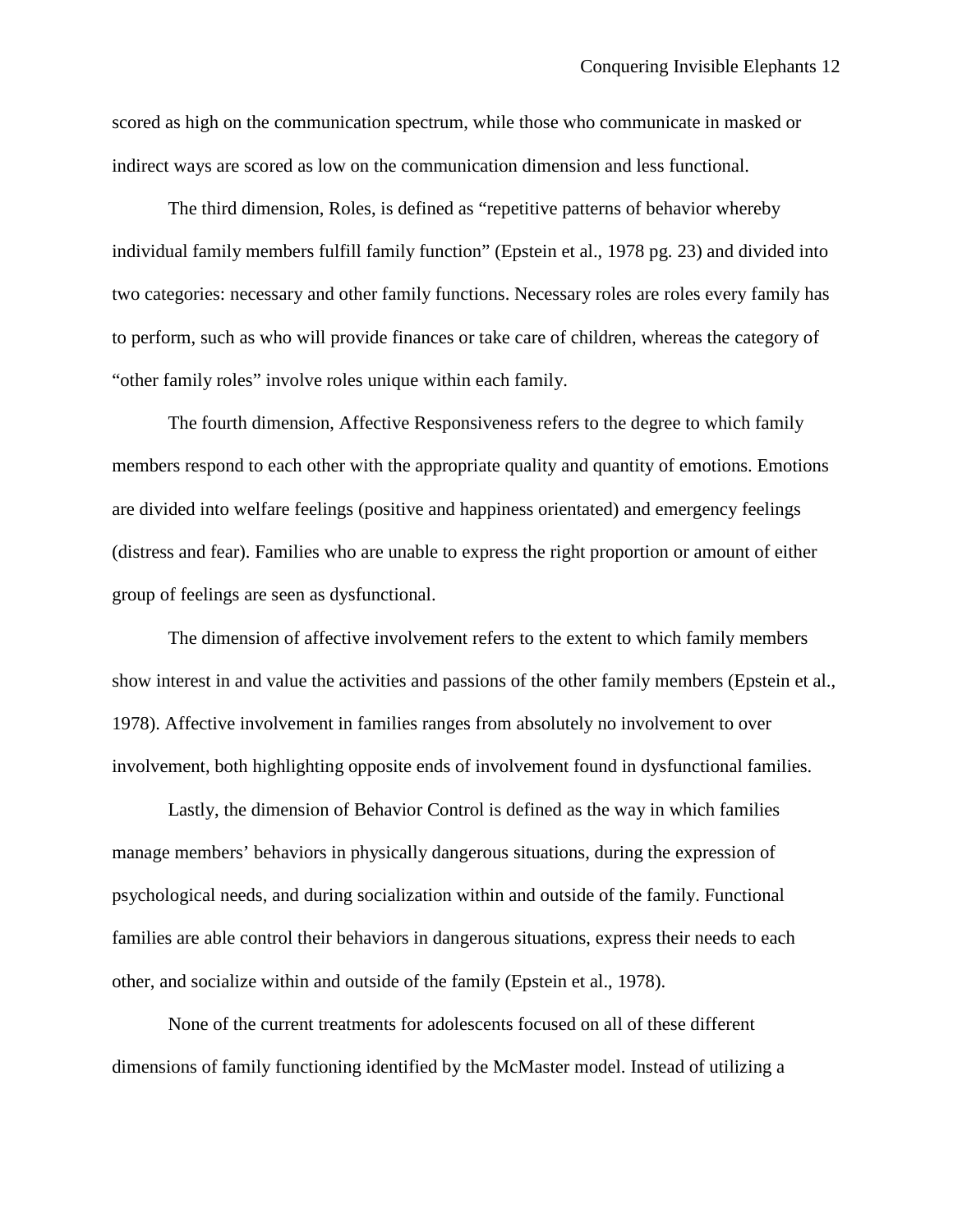comprehensive treatment approach which addresses families' patterns of dysfunctional communication, ineffective problem-solving styles, poor behavioral control, unsuccessful role completion, and inappropriate affective involvement and responsiveness, clinicians have only focused on aspects of family dysfunction unique to specific adolescent disorders. Yet, a broader focus on various dimensions of family dysfunction in treatments of adolescents' disorders might be the key to better long-term improvements of adolescents and their families. Some research suggests that therapists should be the main agents of change in the therapy and delegate specific parts to the parents as co-therapists (Bailey, 1996). Other research supports focusing therapy on family-wide problems to resolve underlying problems in family dynamics rather than physical symptoms of the mental illness within the patient (Mikkelsen, Bereika, McKenzie, 1993). There are also disagreements among family therapists about which type of family therapy is most effective, though their common goal is to help adolescents recover from mental illness more effectively and with greater long-term benefits. The following is a review of various treatments shown to be effective with adolescents who have Anorexia nervosa, conduct disorder, and depression Dimensions of the McMaster model addressed by current family therapies will be identified and compared across treatments for these three different disorders.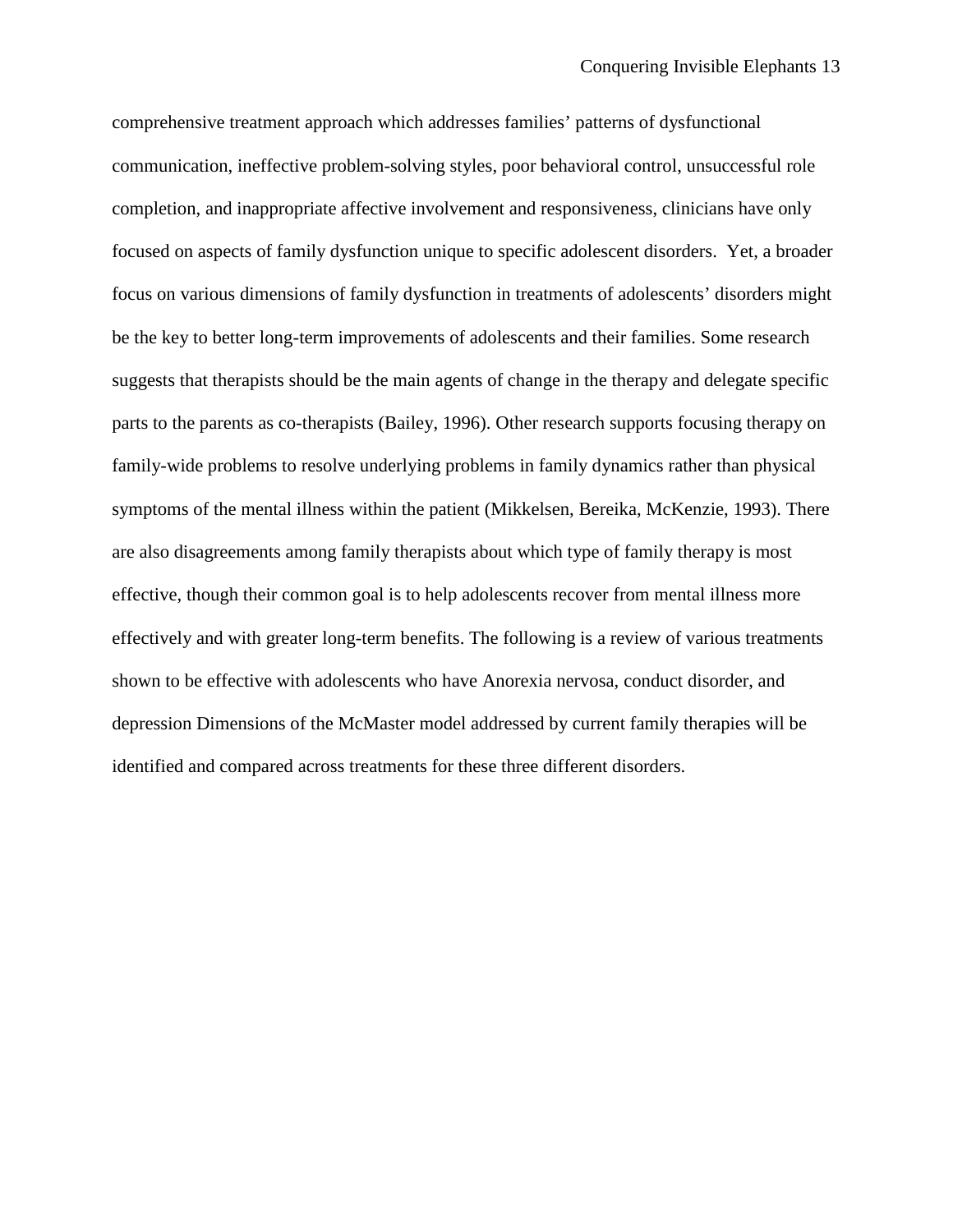### **Anorexia nervosa: Treatment Options**

About forty years ago, anorexia nervosa (AN) was treated in adolescents with a focus on individual symptom reduction. Individual treatments for adolescents with AN focused on problem behaviors such as refusing to eat and an irrational fear of gaining weight. Family dynamics and readjusting adolescents' social life in and outside their families were not initially a concern in the therapy for AN. In an effort to improve therapy outcomes, researchers and therapists began to search for new ways in which AN in the adolescent population could be treated. Starting in the 1990's, clinicians and researchers began to realize the importance of involvement of families in the treatment of adolescents with AN. Today, family therapy models are at the forefront of AN treatment for adolescents due to their remarkable success for improving functioning of both individual patients and their families.

In several studies published within the last twenty years, researchers found family therapy models to be as or more effective than individual therapy for AN. Robin, Siegel, and Moye (1995) compared behavioral family systems therapy (BFST) versus ego-oriented individual therapy (EOIT). Behavioral Family Systems Therapy is an intergenerational family approach to therapy where with the guidance of the therapist, parents take charge of their child's eating in order for the patient to properly gain weight. This type of family therapy focuses on family communication styles, parental control, and supervision of adolescents. Parents remain in control of eating until normal weight has been established and maintained; then control is shifted back to the adolescent. Concurrently, problem solving strategies and communication skills are discussed and practiced with the therapist (Robin, et al., 1995).

BFST has been compared to individual treatment approaches with little family involvement, included ego-oriented therapy. In ego-oriented individual therapy, (EOIT), the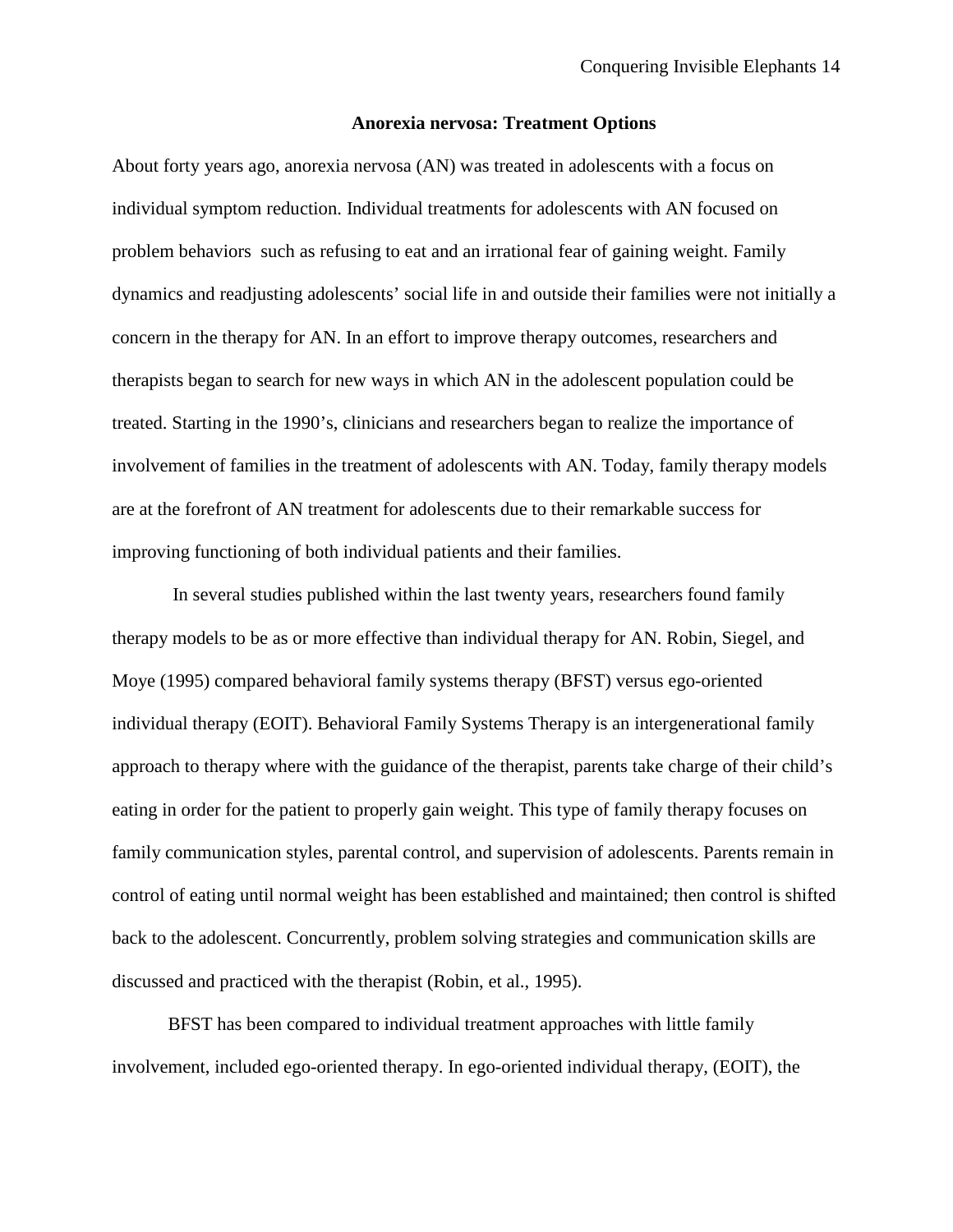therapist focuses on the strengthening the adolescent's ego and coping skills, solving his or hers identity problems, and improving their relationships in order to alleviate their eating disordered symptoms. Families met with the therapist only bimonthly and therapy involved mostly psychoeducation. During this aspect of treatment with families, the therapist taught the parents about AN, normal adolescent development, and how to prepare for and cope with a recovering patient (Robin, et al., 1995). When BFST and EOIT were compared, both therapies significantly helped patients recover from AN, but BFST improved patient functioning more than EOIT. BFST was also noted to help families communicate more positively (Robin, et al., 1995). Though Robin and colleagues noted that it was still unclear how much family therapy was needed to help in adolescent treatment, it should be noted that their study was one of the first to compare family versus individual treatments.

 Today, the necessity for family involvement in treatment is less disputed than it once was. In 2012, to further establish that family involvement indeed does help patients in recovering from anorexia nervosa, researchers completed a comparative outcome study between patients who received "treatment as normal", individual therapy, and family therapy. Results showed that those who received family therapy stayed healthier for longer after treatment (Godart et al., 2012). Even more recently, researchers Ciao, Accurso, Fitsimmons-Craft, Lock, and Le Grange (2015) compared family functioning levels between adolescent-focused therapy (AFT) to familybased therapy (FBT). Adolescent-focused therapy is most comparable to EOIT as they both focus on the individual adolescent and involve the family minimally. Around half of families with an AN patient in this study self-reported some deficiency in family functioning, specifically in family cohesion, organization, and emotional expression at the onset of treatment. Findings after treatment indicated that many families reported an increase in family functioning at the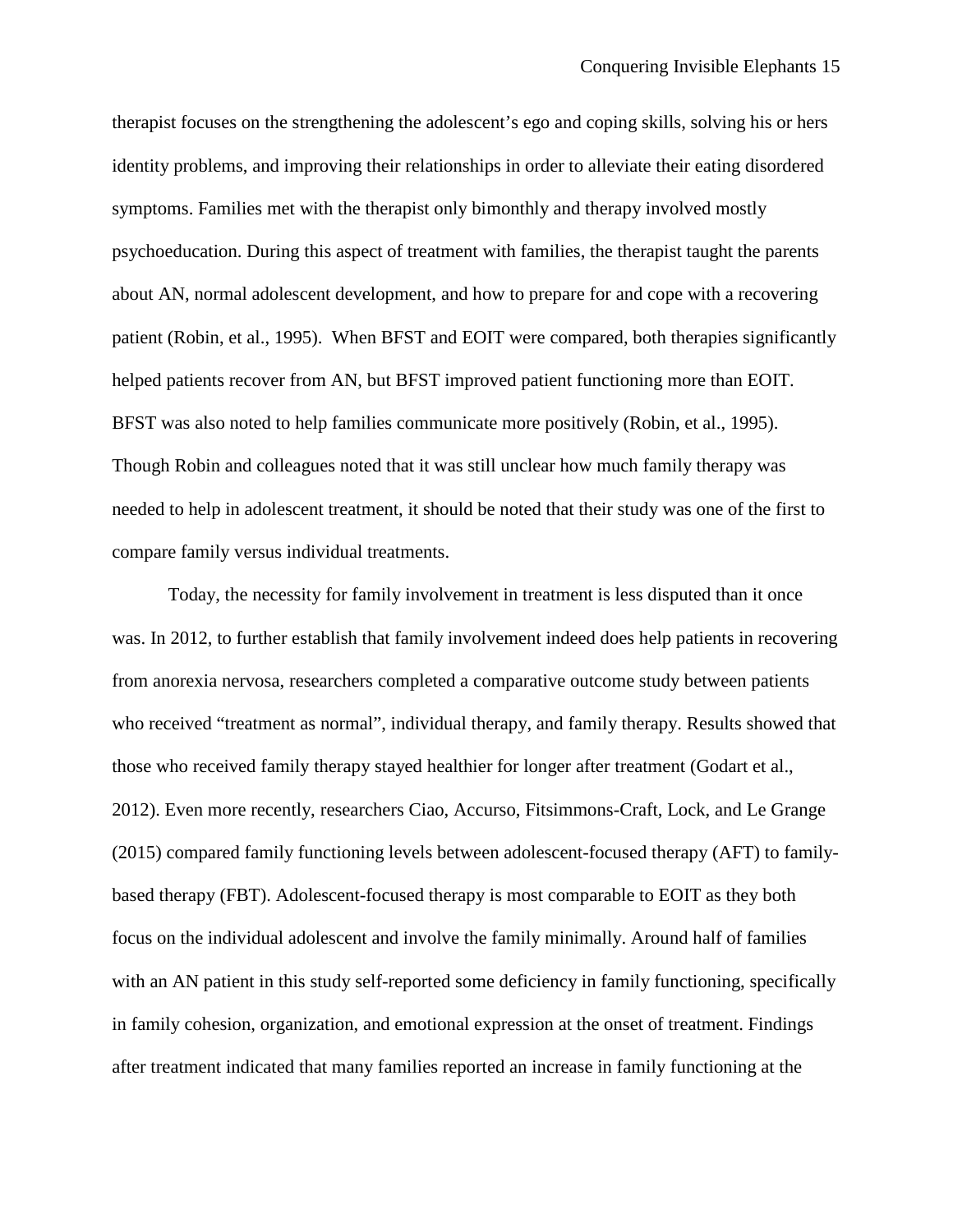conclusion of treatment, regardless of their perception of family functioning as good or bad at the onset of treatment. Adolescent patients were shown to report greater dysfunction in the family than parents at all stages of treatment. The report of greater dysfunction was related to poorer psychological wellbeing and greater clinical severity among patients (Ciao et al., 2015). The study also showed that while both treatment models provided improvement to family function and normal functioning was imperative for full remission, FBT impacted specific aspects of family function, including problem solving, emotional behavior control, and communication, in a more positive way than AFT (Ciao et al., 2015). It was concluded that FBT treated a greater number of dysfunctional behaviors in families more effectively and provided better awareness and understanding of the illness to all family members compared to AFT (Ciao et al., 2015).

On account of the field's evolving understanding of the illness and effectiveness of family involvement, anorexia nervosa treatments now center on behavioral family systems therapy (BFST), strategic family-based (FBT) and multi-family based therapies (Eisler, 2005; Robin & Grange, 2010). As previously discussed, BFST is said to, "combine behavioral, cognitive, and family systems perspective and interventions to help adolescents and their parents overcome AN" (Robin & Grange, 2010, p. 346). Through the three different phases of therapy, both the patient and the family learn how to properly maintain weight and overcome dysfunctional communication common in families with AN (Robin & Grange, 2010).

Similarly, strategic FBT focuses on readjusting family dynamics that have contributed to the problem, including family communication, language, and tone used in addressing family members. FBT also works on developing alternative methods of family problem solving (Walsh, 2005). A common model for FBT used in treatment of adolescents with AN is the Maudsely model where FBT is broken down into three distinct phases. The first phase works to establish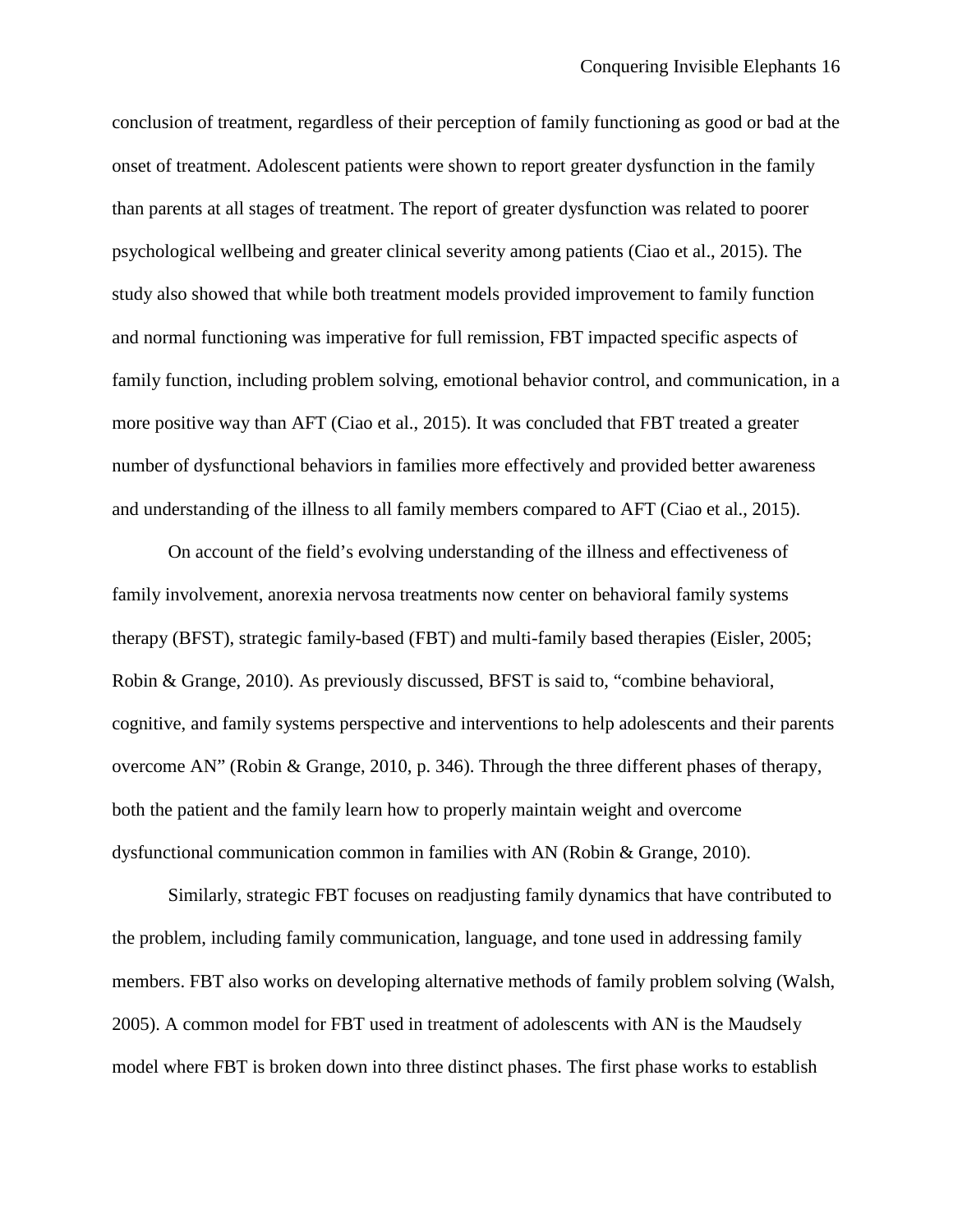healthy eating habits and limit any positive symptoms such as purging by placing the parents in charge of the adolescent's eating. The second stage shifts the role of eating back onto the adolescent to give them the power and authority to eat properly. The third stage focuses on addressing any developmental and family problems between the adolescent and the family. A comparison study between the Maudsley model and individual therapy was conducted and researchers found that ninety percent of those who were assigned to FBT Maudsley model remained in recovery at a five-year follow-up, while only 36% of those who were in the individual therapy remained.

A more community-based treatment, multi-family therapy, focuses on several families within a group setting. Families at different stages of treatment come together for group meals and therapy sessions while also attending individual family treatment sessions (Eisler, 2005). Multi-family group therapy can illustrate to families early in their treatments how improvement in family dynamics can help both the adolescent and his or her family as they are able to talk with other families who are farther along in treatment.

 Earlier this year, another group of researchers focused on one aspect of family-based treatment: family meal session (White & Haycraft et al., 2015). Their study showed that parents played a significant role in the success or failure of the family meal in terms of food consumption by the AN patient. They analyzed what type of prompts, both verbal and nonverbal, parents used to try to get their child to eat during the family meal and which types were most successful. The use of direct food related prompts, both physical and verbal, were most successful in improving eating by the patient; even when they were met with negative hostile commentary and actions by the patient (White, Haycraft, Madden, Rhodes, Miskovic-Wheatley, Wallis, Kohn, & Meyer, 2015). This study shows that when given the proper role and guidelines,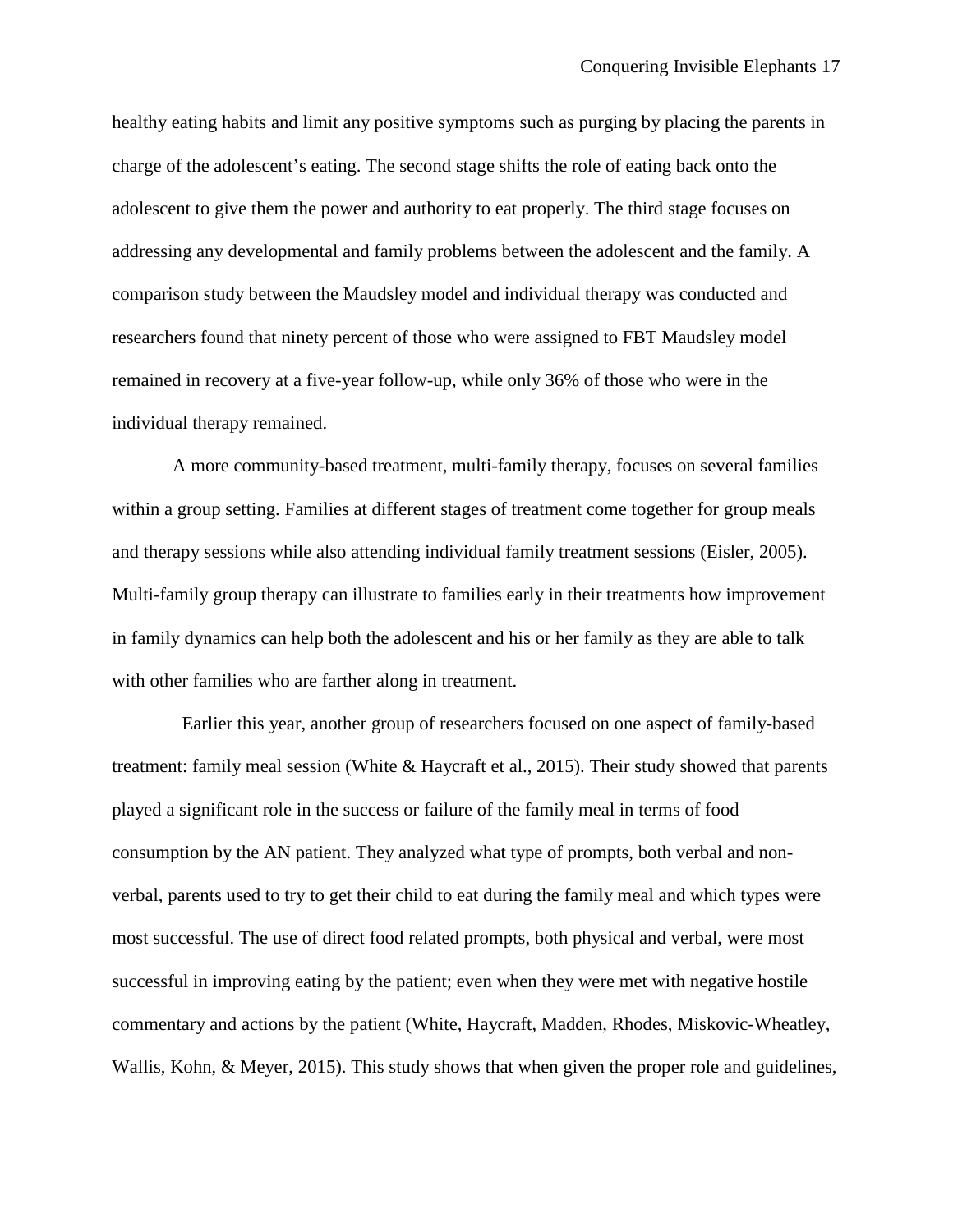parents can have a positive effect on their child and help in the recovery process from AN. Based on these findings, family meal sessions lead by parents with therapist guidance should be incorporated in family treatments of adolescent AN.

Alongside the details of therapy recommended to adolescent patients with AN, the environment in which the treatment is provided has been much debated. Most studies support moving AN treatment out of long-term hospital settings and into residential or day programs. Girz and colleagues (Girz, et al., 2013) studied the benefits of strategic FBT within a day hospital program lasting several months. Day treatment programs are more likely to get families involved in treatment, which enables families to create environments at home where therapeutic characteristics can be maintained and consistently measured. The family component of FBT day programs can help in the successful recovery of an adolescent with AN, as they better prepare families for what to expect during the course of treatment. Eisler (2005) studied the benefits of having family and individual therapies administered in the context of day therapy. While differences in the specific therapies exist, Eisler and Girz and colleagues (2005) agree that adolescents with AN should be treated in a day program together with their parents and families.

In summary, all three family treatments for AN have unique benefits suggesting that a combination of the most effective parts of all three would most benefit adolescents. In BFST, the family is treated as a system with multiple parts and personalities, whereas FBT focuses on facets of dysfunction such as communication and problem solving within the family. Expanding treatment to a multi-family therapy level seems to provide a network of support and comfort for families in all phases of treatment. Though it is still unclear what the important and effective ingredients in these treatments are and which aspects are tertiary and unvalued by patient and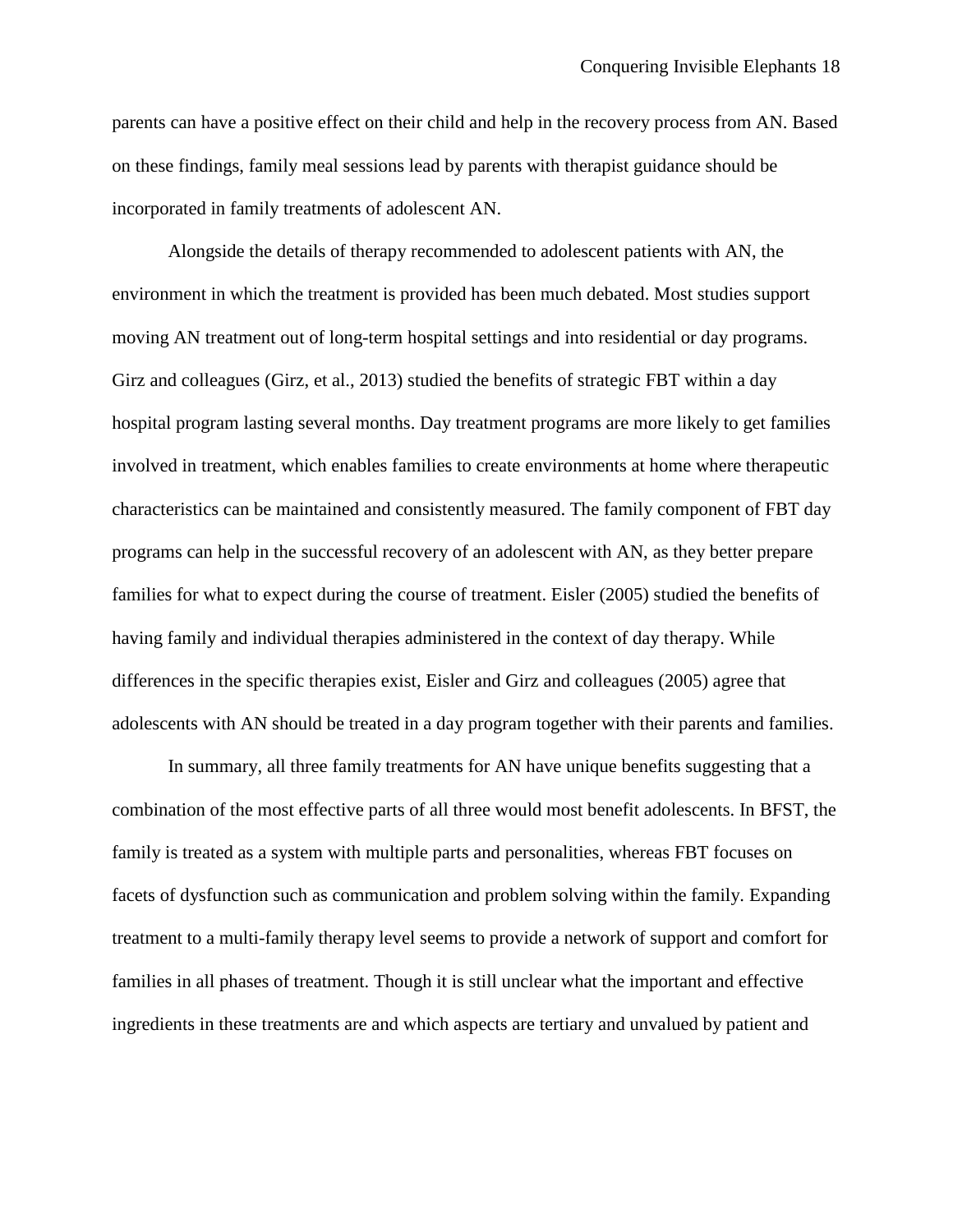their families, family-based treatments are no doubt helpful to the adolescent and his or her family.

It seems best for adolescents with AN and their families to receive family therapy which combines the application of BFST principles with the FBT treatment of specific aspects of dysfunction and the benefits of multi-family therapy. This therapy model should consider incorporating Girz and colleagues' suggestion to expand and promote day hospital settings for these patients, allowing adolescents to return to their home environments each day. This form of day treatment addresses aspects of family dysfunction that may have played a part in the development of AN and helps families to practice solution strategies in the home. Facets of treatment found effective, such as a family meal, should be implemented into the core of treatment (Girz, et al., 2013).

Applying the McMaster Model of family functioning, it seems that the main focus in current family treatments for AN involves the dimensions of Communication and Roles. Surprisingly, the dimension of Affective Involvement has not yet been included in family interventions for AN. Throughout current family treatments, the focus is on how specific language is used and communication patterns are altered in order to ensure that all members of the family are being fully heard and understood. Negative, threatening language and tone is actively eliminated from dialogue so as to open up a freer communication environment. Current treatments for AN pay special attention to family roles and to redefining all members' roles over the course of treatment. For example, early in treatment parents are assigned the role of monitoring food intake and making decision about adolescents' nutrition. With further treatment, this role is transferred to the adolescent herself.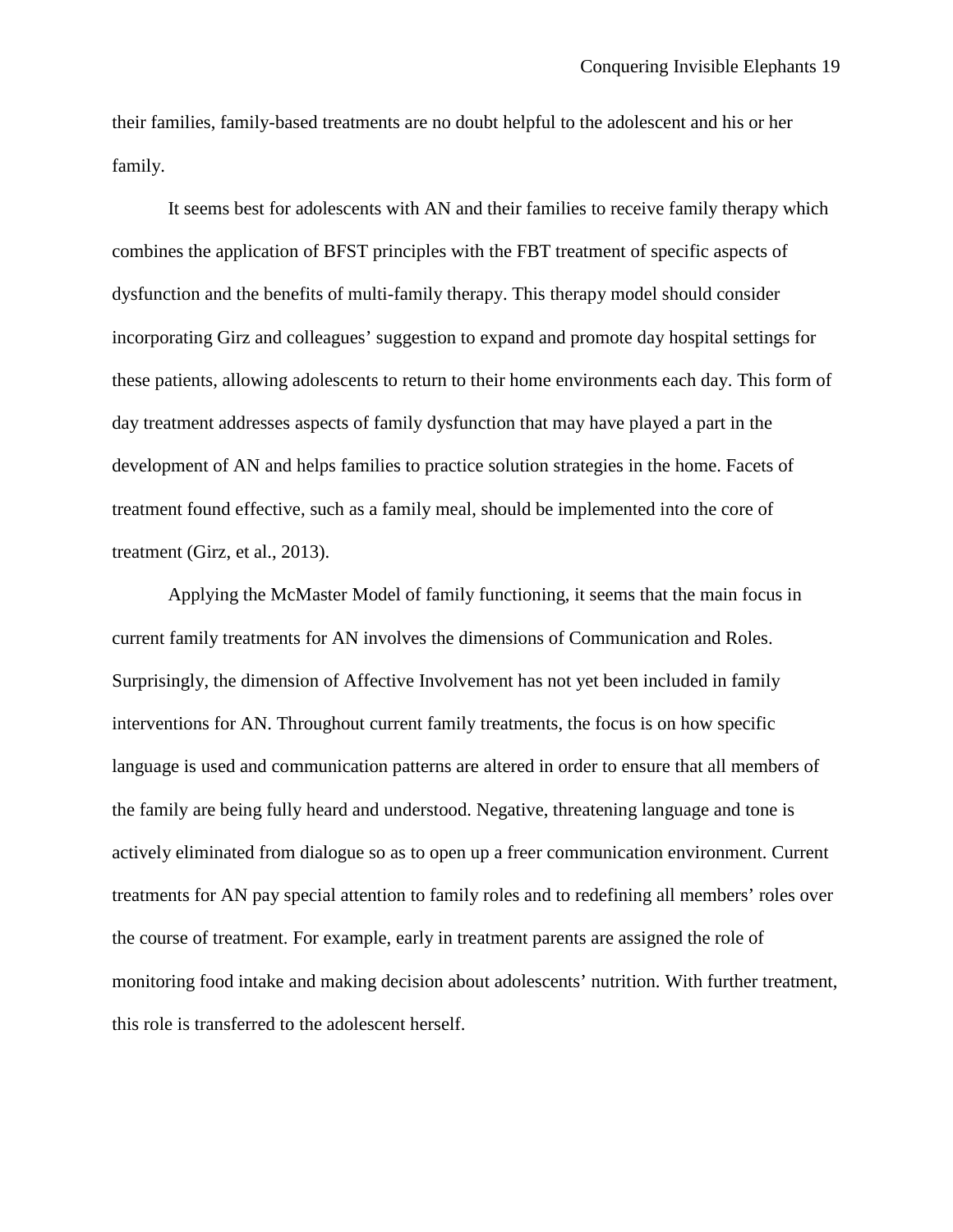A comprehensive approach to family treatment of AN should focus on a combination of multiple dimensions of family dysfunction including emotional and behavioral displays, problem solving practices, and proper parental authority. Specifically, treatment models should focus more on McMaster's dimensions of Affective Involvement. A main area of dysfunction in families of adolescents with AN involves parents who display an inordinate amount of interest in, to even obsession with their child's appearance and weight. This clearly can have a direct impact on the development of an eating disorder like AN. The inclusion of interventions aimed at normalizing involvement levels in families of adolescents with AN might benefit the long-term treatment outcomes in this population.

While the specific interventions and treatment modalities for AN are highly debated among clinicians in the field, it is clear that the most effective treatments include interventions aimed at families of adolescents with AN. Involving family in the diagnosis, treatment, and longterm recovery of the patient ensures that adolescents diagnosed with AN have a greater chance to lead a healthy life after treatment. Recently, studies have been published citing that, "four to five years after treatment, eighty to ninety percent of family-based therapy patients have fully recovered with only ten to fifteen percent still seriously ill" (Robin & Grange, 2010 pg. 10). However, these promising recovery rates do not consider whether problematic family dynamics involved in fostering AN have also improved. Simply reducing symptomatic behaviors in the patient is not sufficient in eliminating the disease or reducing the risk of relapse. Treatment consistently involving families is beginning to revolutionize not only the psychiatry field but also how the health care field treats adolescent patients with AN. Involving parents and families at all stages of treatment is not only vital to promoting long-term health for the patient, but important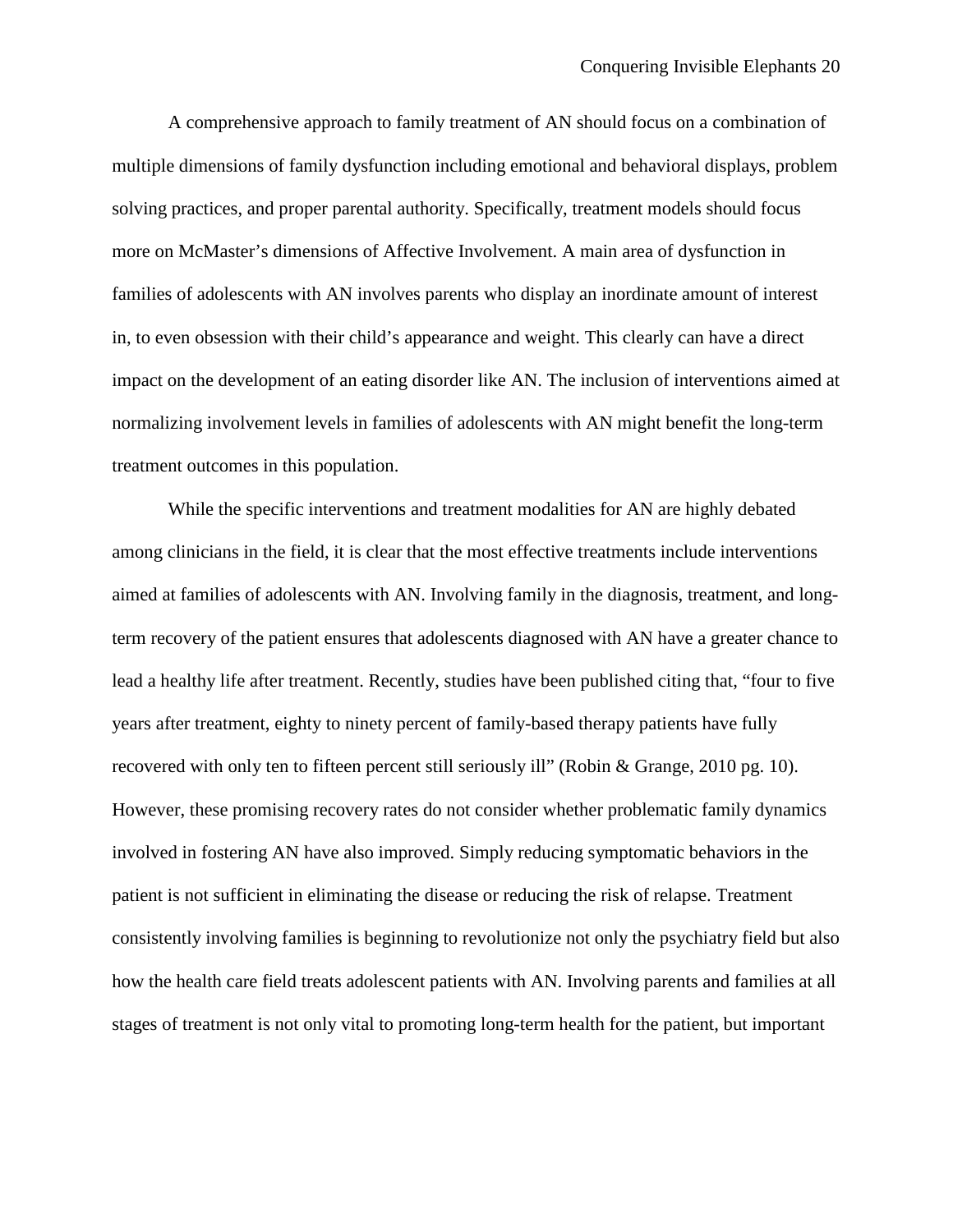for fostering and maintaining family cohesiveness and helping AN patients can get better in less time.

# **Conduct disorder: Treatment Options**

Similar to treatments for AN, family involvement was not initially a focus in the treatment of adolescent patients with conduct disorder (CD). Once thought to be an behavior problem with poor prognosis by clinicians in the psychiatric field, conduct disorder is no longer seen as a chronic disorder impossible to treat in the adolescent patient. Conduct disorder is a disorder that can emerge during childhood or well into late adolescence. Usually CD is evident in children as defiant acts; but eventually turns into antisocial behaviors that become unmanageable during adolescence. Not every adolescent patient with CD exhibits symptoms in all known symptom areas, but a majority of cases have at least two clearly identifiable symptoms. Conduct disorder is diagnosed in one to almost four percent of the adolescent population in the United States alone (Woolfenden, William, & Peat, 2002). Parenting style and home environment are often implicated in the etiology of CD, making family involvement in treatment that much more paramount.

Today, there are two main types of treatment for CD: family therapy in various forms and individual therapy for patients alone. Similar to individual therapy for AN, individual treatments of CD also focuses on the specific patient symptoms and works toward symptom reduction. Individual therapy focusing on distortions of beliefs is highly recommended to help the adolescent fully understand that the symptoms they exhibit are not only dangerous but often destructive. The practice of "alternative thinking," – learning to be mindful of inappropriate and destructive thoughts when they come to mind, is a commonly used technique in individual therapy. Paralleling the increased inclusion of families in treatments for AN, treatments for CD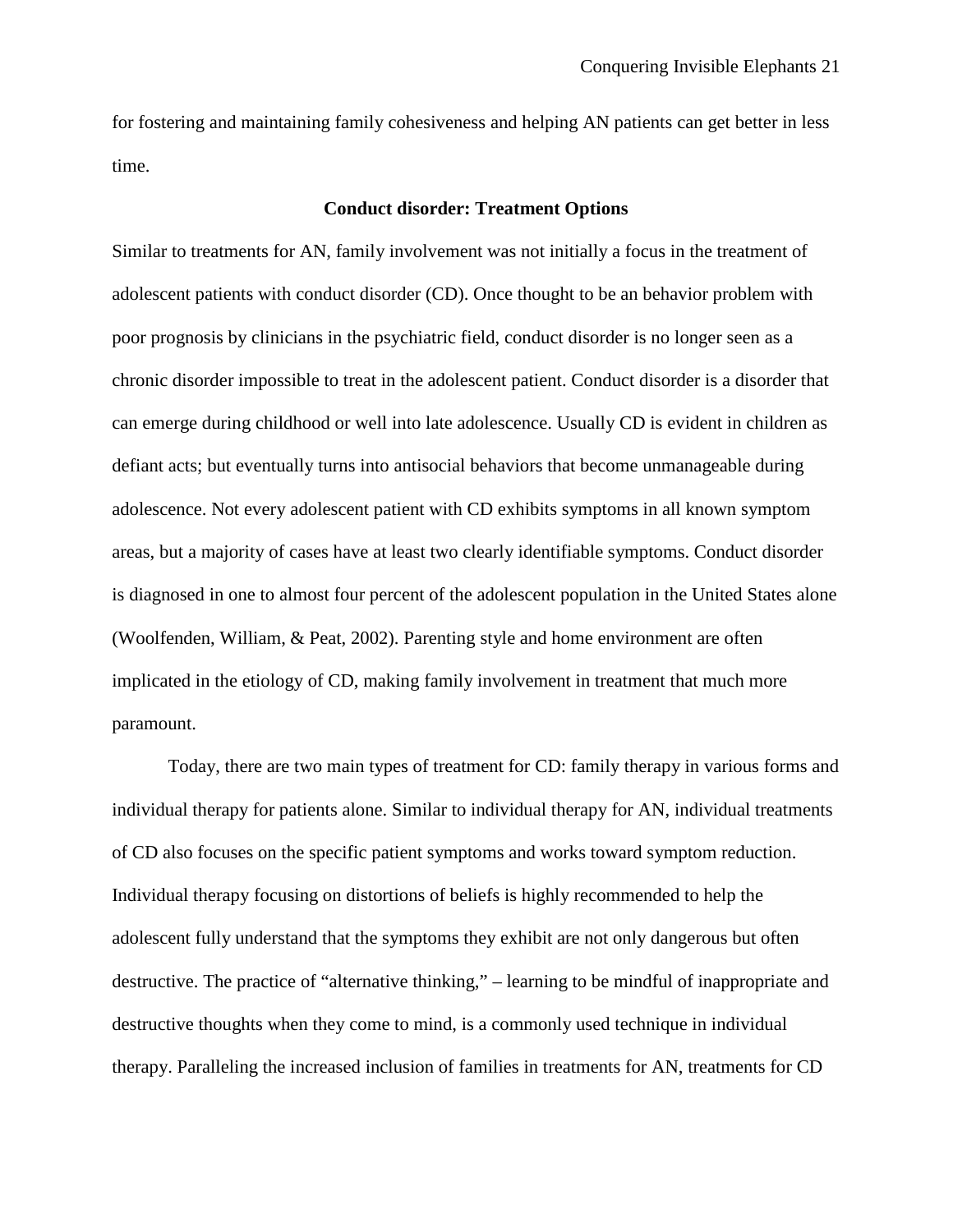have also begun to incorporate families and have found family involvement to be highly effective. Since the etiology of CD includes family disorganization and harsh, inconsistent, and negligent parenting practices, parent management training, multi-systemic family therapy, and functional family therapy are commonly used forms of family treatments of CD today.

Parent management training is based on teaching and coaching parents to limit positively reinforcing child misbehavior while monitoring their children at all times (Bailey, 1996). The training focuses on establishing limits, supervision, and proper discipline methods that are otherwise lacking in the family. Various programs use videos of correct and incorrect parent practices with groups of parents lacking managerial and proper discipline skills were also found to be effective in changing parenting behavior. This training helps parents learn how to foster a more accommodating environment for the healthy development of their adolescent. It also helps parents restructure or establish boundaries that might not have been present, resulting in the onset of CD.

Aside from the more behavioral approaches used in parent behavior management training, other forms of family therapy involved counseling parents about using clear communication and reinforcing positive behaviors with their children. Family therapy for CD also frequently includes work on improving parent-child attachment relationships, as they have been found to be severely disrupted or inappropriate among family members of adolescents with CD. This disruption in attachment has been found to manifest itself in affect regulation, which has been shown to have a direct impact on escalation of family violence (Keiley, 2002). Family structure, parental monitoring, and parent-child communication exert important influences on adolescents' life choices and treatments focusing on these aspects of functioning have been found to be effective.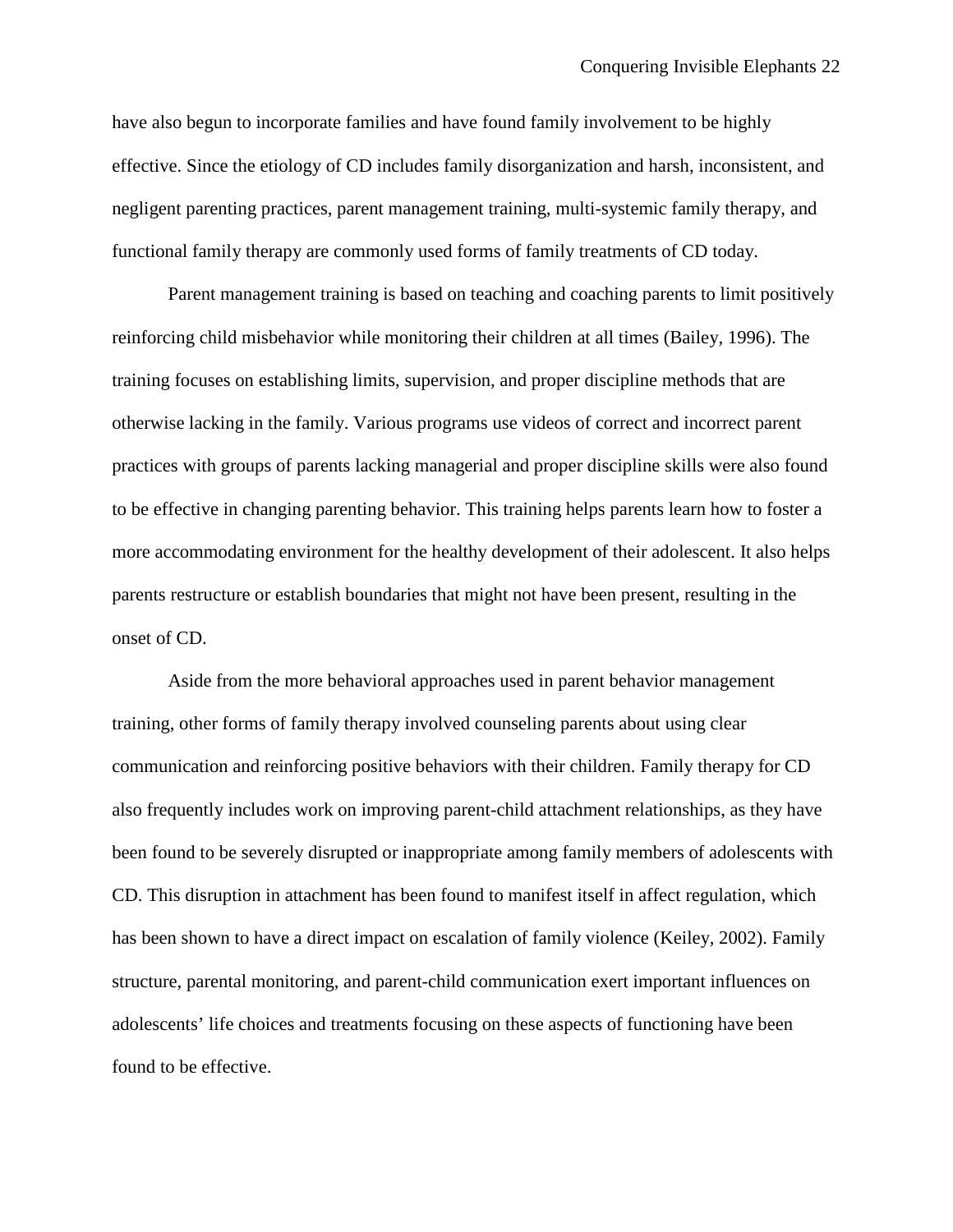There are two prevailing types of attachment based family therapy utilized in treating CD in the field today: multi-systemic family therapy (MST) and functional family therapy (FFT). In both treatment types the therapist resolves attachment problems in the family to ensure that parents and children develop more secure attachment relationships with one another (Keiley, 2002). Multi-systemic family therapy is a novel form of home-based therapy in which therapists observe the breakdown of family functioning in the family's natural environment. Each family in MST has a specific treatment plan utilized by their treatment team. Not only do therapists focus on family dynamics, such as parenting style and family organization, but they also help in addressing any problems external to the family such as peer or school problems affecting the patient (Keiley, 2002).

Functional family therapy focuses on CD patients' actions as functions of their families. Therapy reorganizes family relationships to promote a healthier environment for all family members. Family therapy for CD is sometimes structured with parents as co-therapists. Therapy engages parents and their children in discussing what events led up to inappropriate behavior, the behavior itself, and its consequences (Keiley, 2002).

The best way to ensure a therapeutic living environment has been broadly labeled the "family process model" (Lee, et al., 2009). There are many different variations of this model, which generally attempts to change family processes and dynamics through a combination of parent training, family therapy, and the application of social learning theory. Social learning theory involves the idea that individuals can learn by imitating and modeling others (Bandura, 1977). Social learning theory is used in parent management training as well as components of MST and FTT. By imitating models depicted in videos and role playing parent management techniques, parents are able to practice effective and appropriate parenting techniques.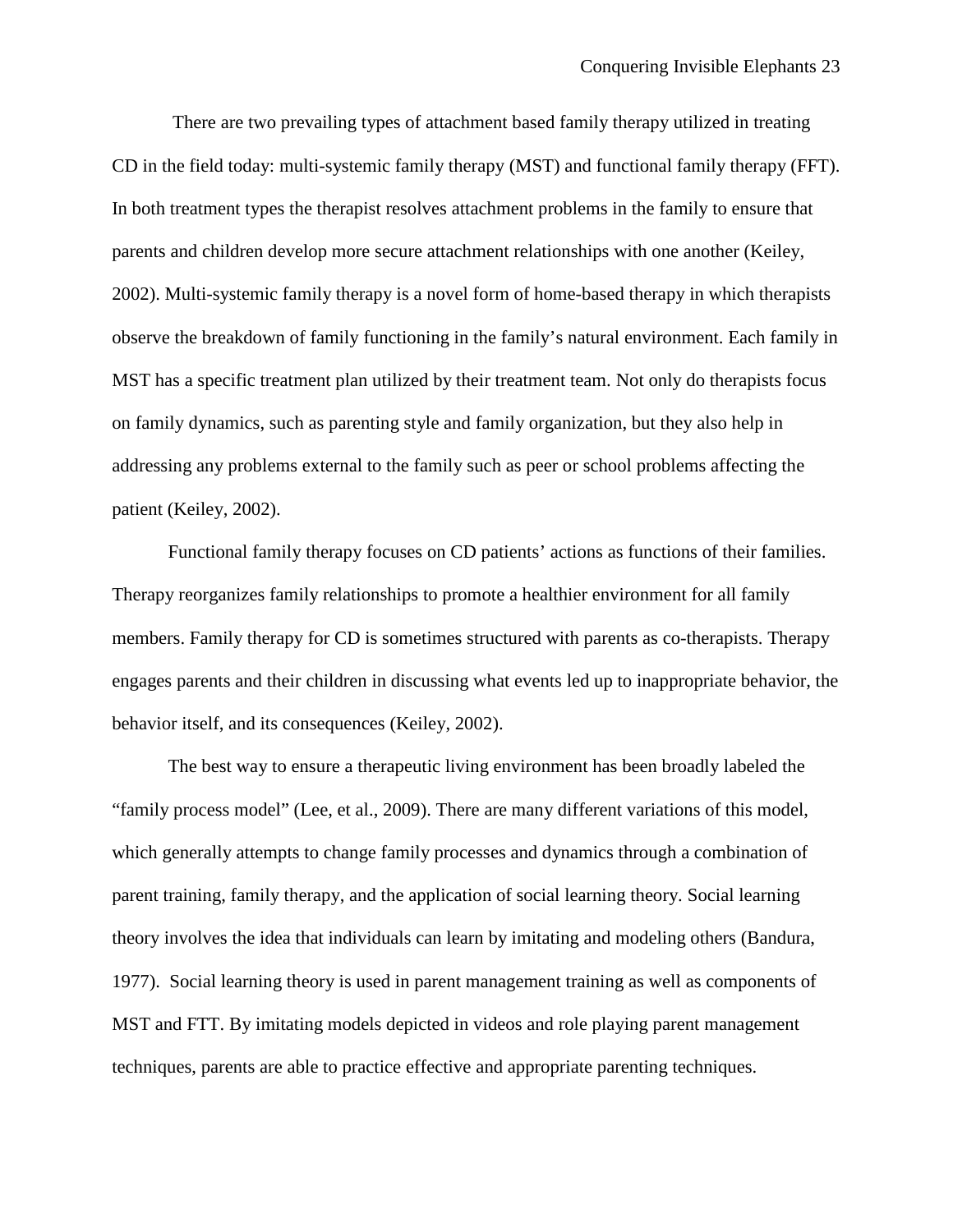Several studies have compared individual versus family treatments of CD. Hawes and colleagues (2014) found that family therapy is the most effective intervention for adolescents with CD. These researchers report that it was important for parents to be well informed on how to positively interact with their children. However, this is not accomplished through parent training as previously thought, but rather through an evaluation and refocusing of the parentchild relationship through strategic family therapy (Hawes et al., 2014). This study underlined the necessity for healthy environments to be reinstated in families when an adolescent is in treatment for CD (Hawes et al., 2014). If adolescents with predispositions towards developing conduct disorder return to nurturing, supportive family environments, their odds of relapsing are lower compared to adolescents living in neglectful and conflictual environments.

Family therapy for CD has been found to be effective even in a particularly disturbed subset of adolescents labeled as juvenile delinquents. "Juvenile delinquent" is a legal term used for the two percent of the adolescent population that come into contact with the criminal justice system every year and often meet the criteria for CD (Woolfenden, Williams, & Peat, 2002). In a meta-analysis of family and parenting treatment of CD in this subset of most disturbed adolescents Woolfenden and colleagues (2002) found that family intervention, specifically MST and parent management training, significantly reduced the probability of recidivism and prolonged incarceration time. On average, incarceration in institutions was found to be reduced by over 50 days after family treatment when compared to individual treatment group (Woolfenden, et al., 2002). This is a significant reduction in time that can clearly help adolescent patients with CD and their families. Multi-systemic family therapy and parent management training improve adolescents' symptoms and also change home environments so that they will support adolescents' continued recovery. Family treatment of CD has been shown to not only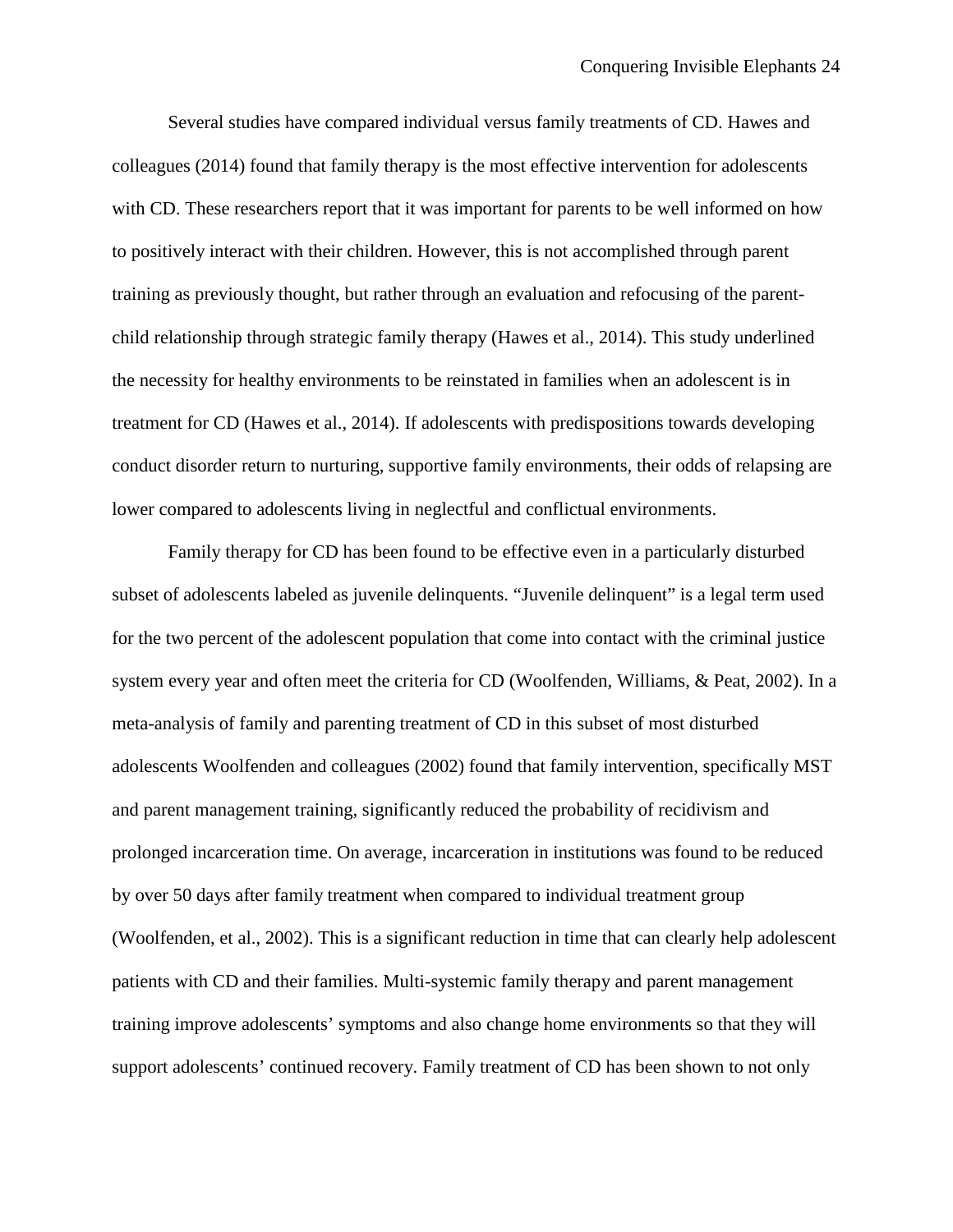reduce symptomatic behavior, but also have a positive effect on family functioning and parental effectiveness as a whole.

Current family treatments for CD focus on the McMaster Model dimensions of Behavioral Control and Roles, though other dimensions of family functioning such as Communication, Affective Responsiveness, and Affective Involvement would also be helpful to include in family therapy for CD. Psychoeducational programs could focus on improving family communication and affective responsiveness by all family members in order to foster an environment of understanding and cooperation between the adolescents and their families (Chabra, Sodhi 2012). More effective family communication, better role allocation, and appropriate boundaries between parental and child subsystems could improve areas of dysfunction not currently addressed by treatments for adolescents with CD.

In summary, a combination of MST or FTT and parent management training would most likely provide the most effective treatment form. The family process model, adolescents, parents, and therapists all work together to reduce symptoms, alter potentially toxic familial environments, and safely redefine roles within family units.

Overall, the general concepts underlying family treatments of adolescents with AN and CD are similar. Both families with AN and CD have problems with the McMaster dimensions of Affective Involvement and Behavioral Control. However, while parents of adolescents with AN are often overextending themselves, trying to control every aspect of their adolescent's life, the opposite is true for most parents of adolescents with CD. These parents are often found not to provide enough structure and authority in supervision and guidance of adolescents' behaviors. Family therapy for AN focuses also on the dimension of Communication within the family unit,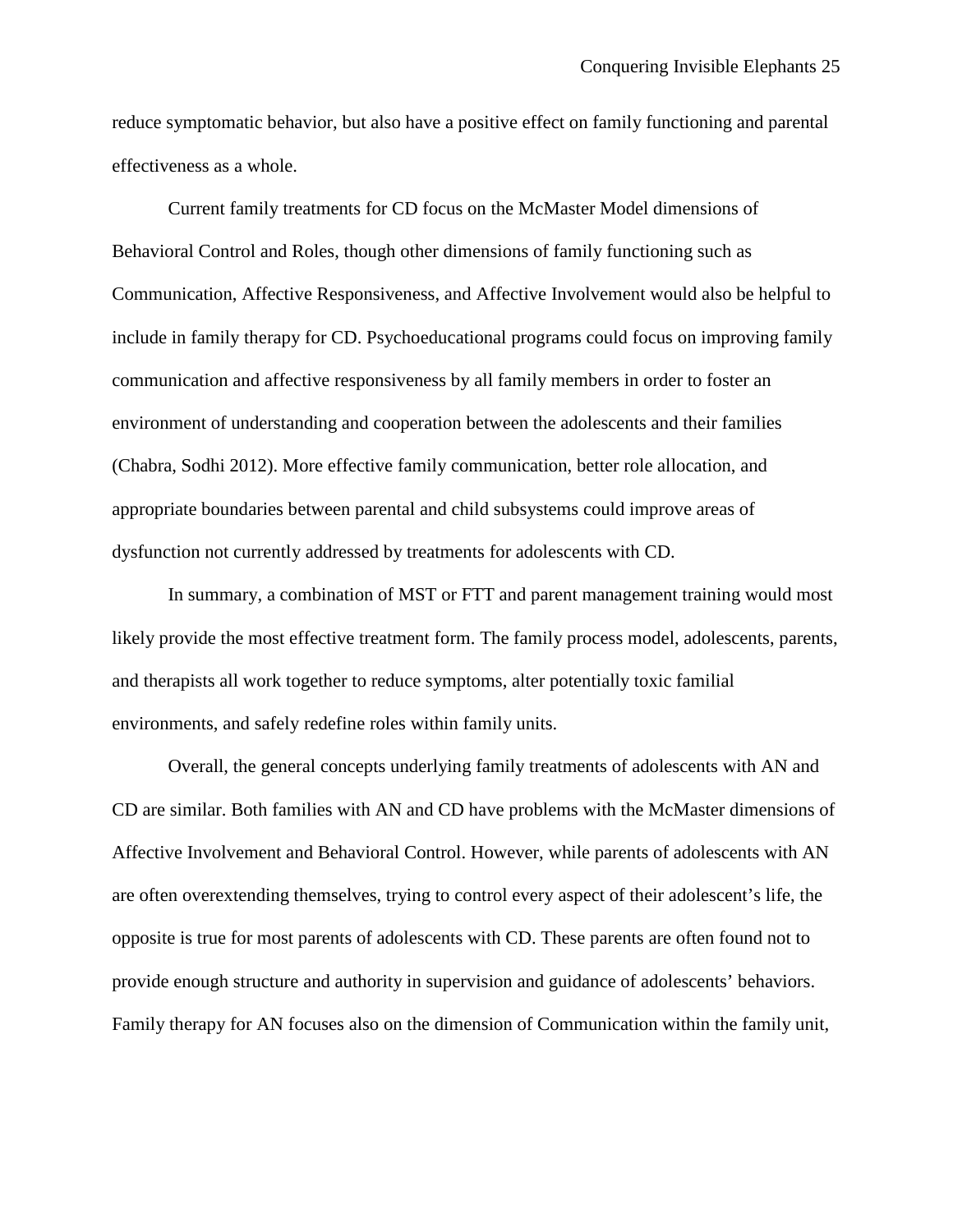while family therapy for CD focuses more on the reallocation of power to parents and on responsibilities of members within the family, representing the dimension of "Roles".

Regardless of the specific interventions involved in the treatment of AN and CD, it is recommended that treatments for both disorders include the patients' families. Similar to AN, involving families in the assessment, treatment, and long-term recovery of the patient with CD ensure that these adolescents receive better treatments and have a greater chance to avoid relapses. Simply reducing symptomatic behaviors in the patient is not sufficient in eliminating symptoms or reducing the risk of relapse for either AN or CD patients. Involving parents and families at all stages of treatment is not only vital to promoting long-term health for the patient, but important for fostering and maintaining family cohesiveness.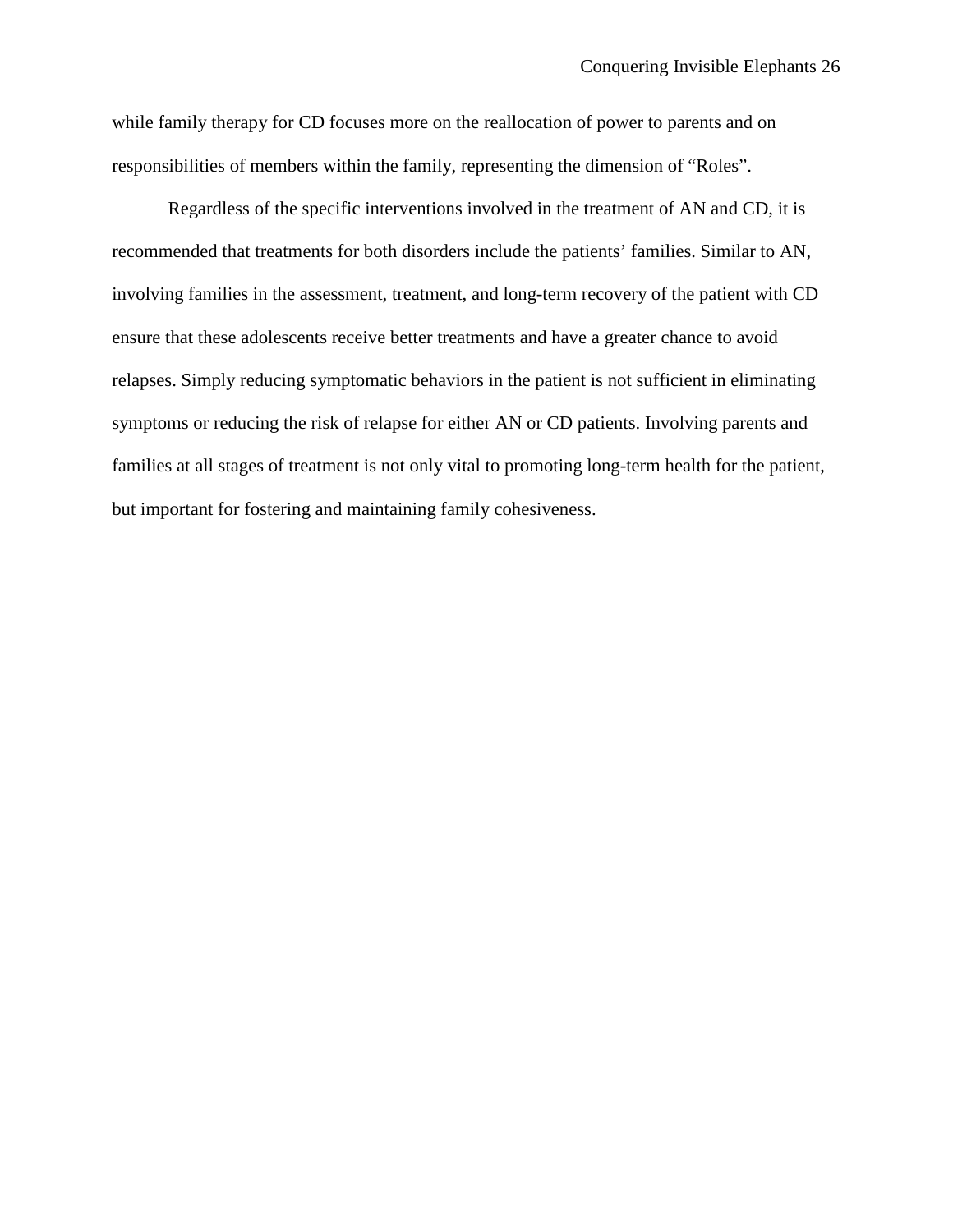### **Depression: Treatment Options**

Depression in adolescence was not taken seriously until around thirty years ago as it was once seen as part of the adolescent's experience. The older school of thought was that dramatic mood swings and even deep sadness were normal in adolescence. Experts and parents used to agree that while adolescents are moody, they would persevere and eventually outgrow their dark moods. Today, depression is a widely recognized problem as it afflicts around six percent of the adolescent population in America alone (Hughes & Asarnow, 2011). Part of the reason that depression is so prevalent in the adolescent population is the large number of stressors that accompany this developmental stage today – changes in schools, hormones, and physical appearance, added to conflictual friendship groups, problems in finding identity, academic pressures, and increasingly complex temptations to engage in high-risk behaviors.

There are four different levels of depression, ranging from depressed mood to clinical depression, and all need to be treated in adolescents (Petersen et al., 1993). Depressed mood usually stems from a specific problem in an adolescent's life, where as a depressive syndrome and clinical depression involve longer lasting and more severe symptoms and even chronic feelings of negativity. Clinical depression is diagnosed as Major Depressive Disorder of MDD (APA, 2013) and is the most severe as it usually involves thoughts and even acts of self-harm, including suicide.

Lack of familial support, education, and understanding in times of great stress are often cited as important factors in the etiology of adolescent depression. In one study conducted by Morano, "experienced loss and low family support were the best predictors of serious suicide attempts by adolescents" (1993 pg. 861). Researchers at Michigan State University reported that difficulties in the relationships with parents correlated with adolescents' self-representations of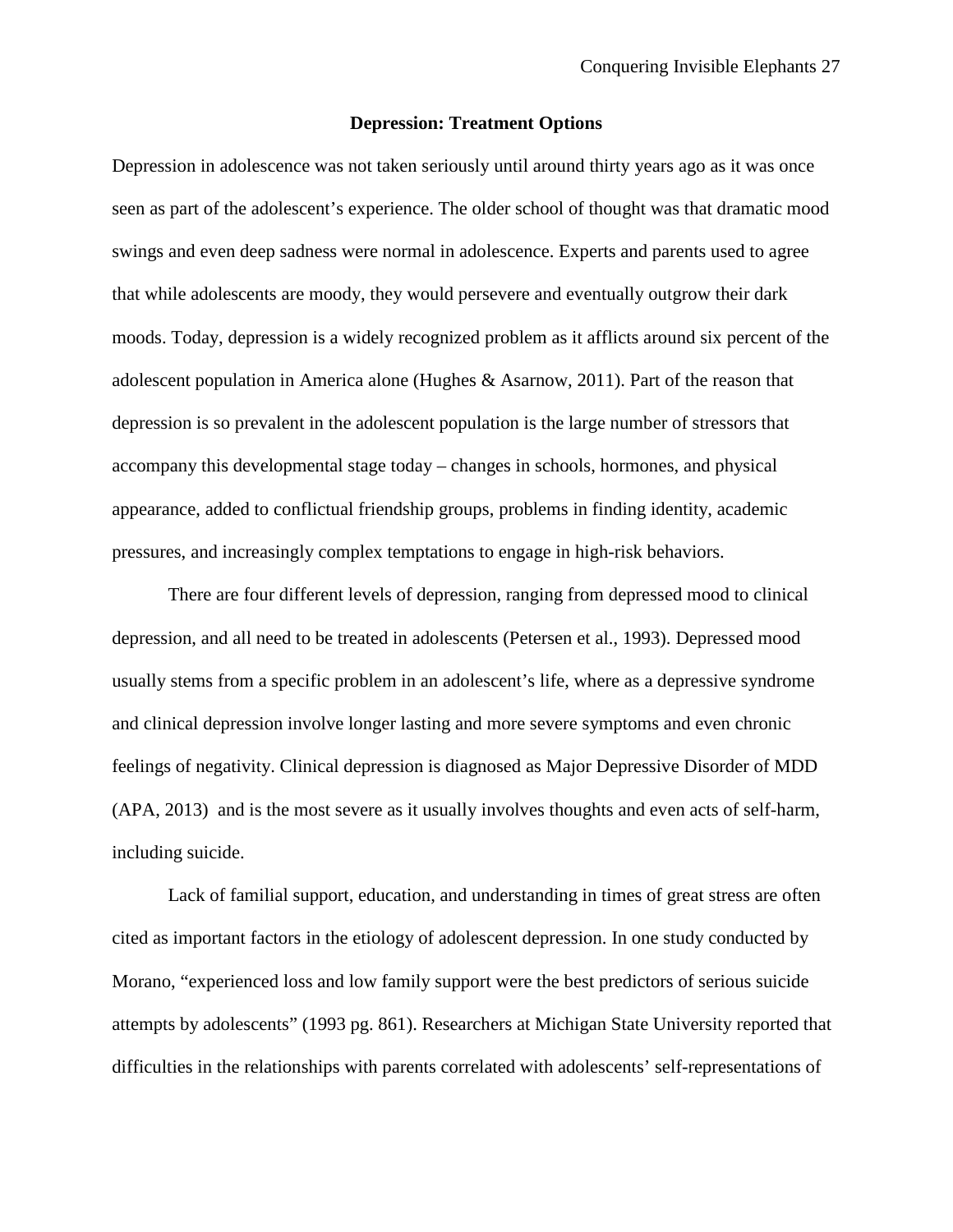themselves and their experiences of their depression (Frank, Poorman, Egeren, & Field, 1997). Unresolved perseverating breakdowns in family dynamics including parental marital distress, divorce, and absence have been linked to a higher incidence of depression in adolescence (Petersen, Compas, Brooks-Gunn, Stemmler, Ey, & Grant, 1993). ) If negative family interactions, relationships, and support are so regularly coexisting with adolescent depression, education of family members seems like the first logical step in the recovery process.

Depression in adolescence is frequently treated with a combination of therapy and medication. Anti-depressant medications are usually added to adolescents' treatments because they work well in the short term. However, medication is not a long-term solution, as they tend to have high relapse rates in addition to unwanted side effects. Today, there are a variety of treatments available for adolescents with depression other than medications.

Cognitive behavioral therapy (CBT) has been identified as highly effective treatment for clinical depression. CBT aims to change the adolescent's thought processes and self-images and teaches positive ways to cope and regulate emotions. CBT can be administered in individual or group settings and may include parent involvement. Group CBT is seen as the most beneficial to adolescent patients who often find solace in others their age experiencing similar emotions (Clarke & DeBar, 2010). A group environment also allows for patients to focus on interpersonal communication difficulties that often accompany adolescent depression (Stark et al., 2006).

Another recommended form of therapy is Interpersonal Therapy for Adolescents (IPT-A). The primary therapeutic goals of IPT-A are to decrease depressive symptom and to improve interpersonal functioning in problem areas such as grief, interpersonal role disputes and deficits, role transitions, and living in a single-parent family. The therapist works with the adolescent and parent to ensure that the youth is socially engaged in the family, in school, and with friends.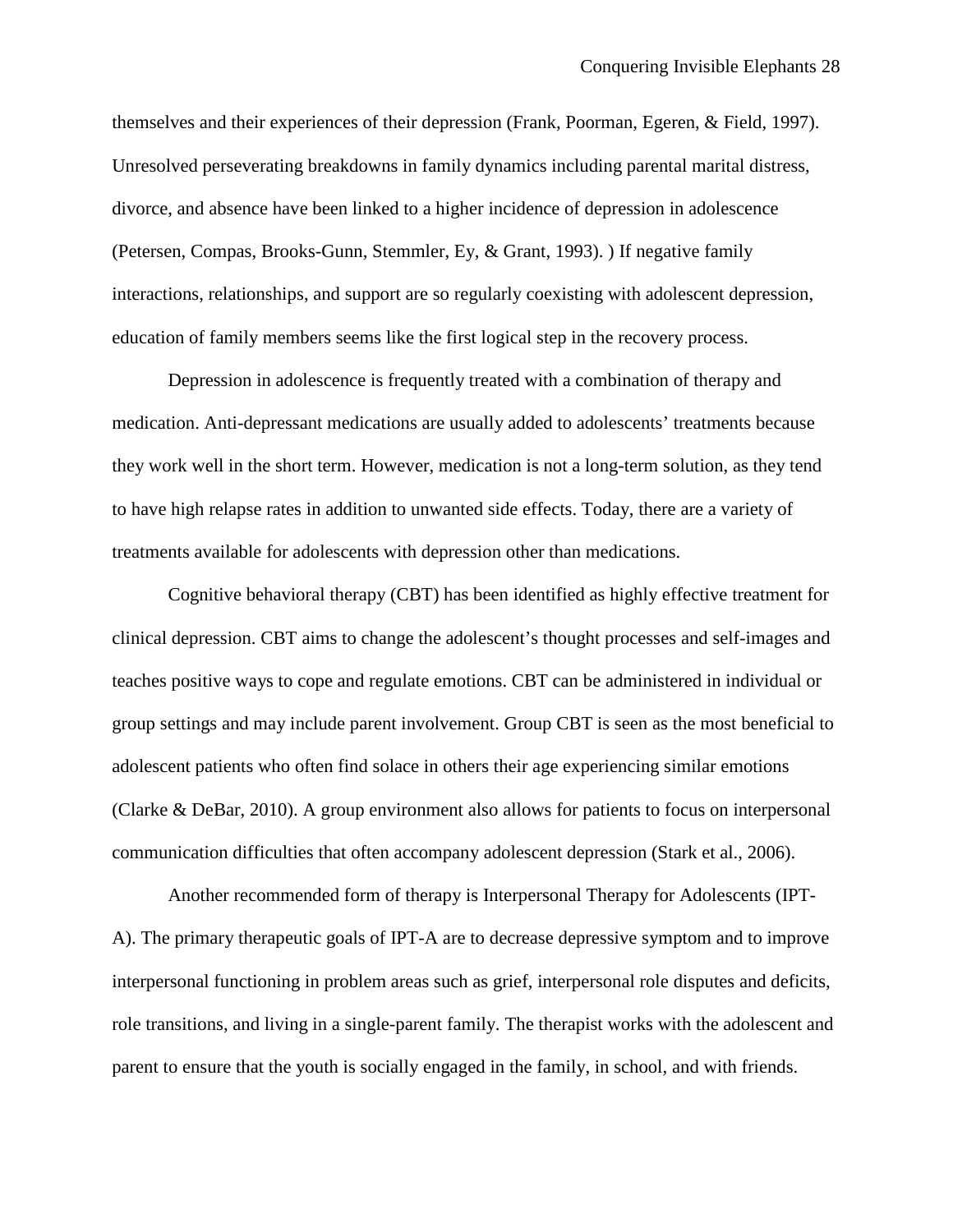Family members are asked to encourage the patient to engage in age appropriate activities. Studies showed that adolescents who received IPT-A reported significantly fewer depressive symptoms and eventually recovered from their depression (Stark et al., 2006).

There is disagreement in the field whether family involvement and education should be a part of therapy for depressed adolescents. However, systemic behavior family therapy (SBFT) has been shown to effectively treat adolescents' depression. SBFT aims to identify dysfunctional behavior patterns in families, including communication problems and teaches problem-solving skills to eliminate negative disruptive patterns. The therapist presents the adolescent's depression as a problem not just for the individual patient, but for the whole family system. Dysfunctional interaction patterns and inappropriate relationships within family members are also addressed (Weersing & Brent, 2010). Comparing SBFT and individual support therapy, no differences were found in recovery or recurrence rates between the two patient groups after two years. However, SBFT patients reported greater improvements post-treatment (Hughes & Asarnow, 2011). Compared to SBFT, CBT was found to have a more positive treatment outcomes right after treatment completion, though no significant differences in long-term effects (Weersing  $\&$ Brent, 2010).

Another form of family therapy, attachment based therapy (ABFT), has been found to be effective in the short-term with adolescents who have depression. This therapy is based on the assumption that the adolescent's attachment to the family, specifically parents, has been broken and trust has been continuously violated. ABFT has been shown to reduce criticism in family, improve trust between the patient and parents, and work to mend attachment breaks (Curry 2014). According to the APA, ABFT aims to "repair attachment rupture and reestablish the parents' good care giving and the adolescents' desire for emotional protection" (APA, 2013, p.1).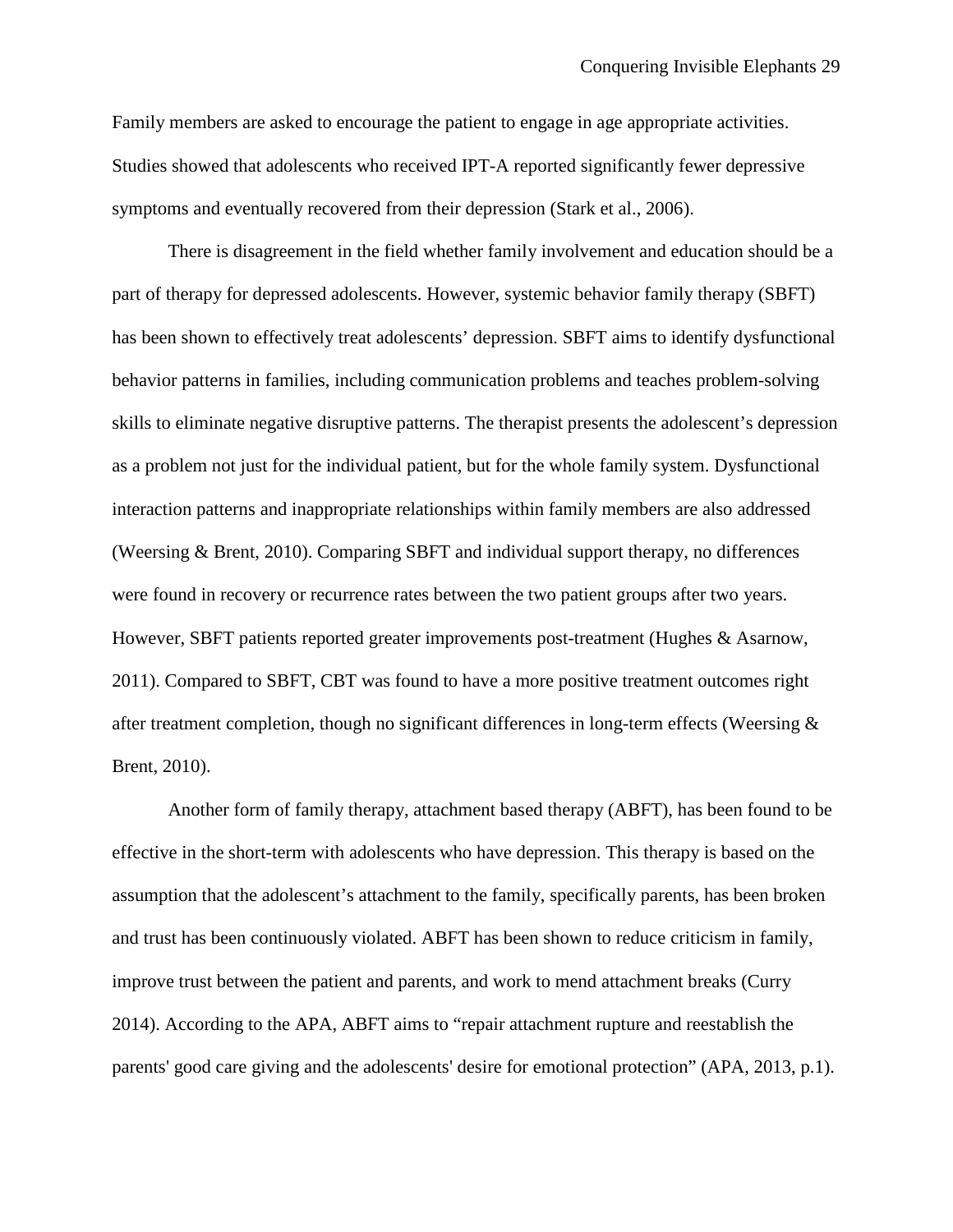Therapists are taught to rapidly focus on core family conflicts, relational failure, and vulnerable emotions to improve attachment security in adolescents. As attachment is restored, the adolescent comes to trust the family more as a base and becomes more a part of family life as a whole. ABFT is seen as the premier therapy form for short-term treatment (Curry, 2014). However, ideally, treatment should be focused on both short-term corrections to stimulate recovery and long lasting ideals instilled in both patients and parents.

In summary, many current and effective treatments for depressed adolescents included some parent treatment component, but SBFT and ABFT actually involved family therapy. The American Academy of Child and Adolescent Psychiatry highly recommends that families are involved in the treatment of adolescent depression (APA, 2013). Family involvement can occur in a variety of ways including: educating family members about depression to cultivate an environment of understanding, addressing any parental depression, which is a common factor associated with adolescents' depression, and resolving any family conflict that could additionally be contributing to an adolescent's depression (Hughes & Asarnow, 2011). Consistent with Family systems theory, studies have shown that families have significant impact on the remission and recovery from depression in one of their family members. Findings suggest that a family environment embroiled in conflict and turmoil generates dependent interpersonal peer stress; in addition, individuals who view themselves as flawed or deficient may blame themselves for their turbulent family environment as well as peer relational difficulties, which contributes to higher levels of depressive symptoms (Mash & Berkley, 2006).

Therapies for adolescent depression mainly focused on repairing thought processes within the patient. Current depression treatments for adolescents focused more on the McMaster Model dimensions of Communication and Roles within the family, though treatments should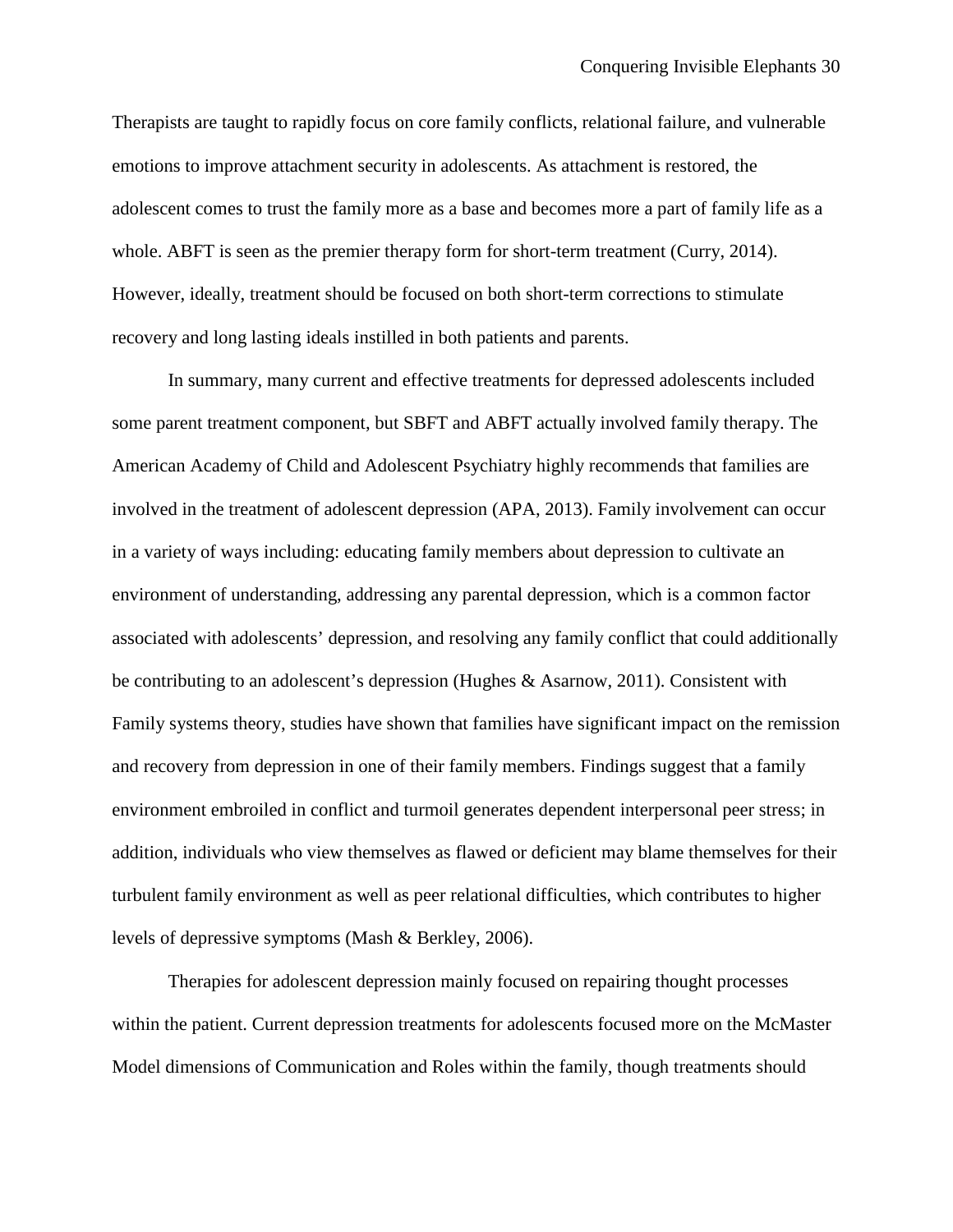also address the dimensions of Affective Responsiveness and Affective Involvement. Adolescents with depression are often unable to properly express their feelings of despair in their families, and their families may display a larger proportion of negative rather than welfare emotions. In addition, depressed adolescents are likely to withdraw from their families and physically and emotionally isolate themselves making it important for family therapists to work on these families' affective involvement.

As depression is often comorbid with other disorders, including anorexia nervosa and conduct disorder, treatment for comorbid depression is usually combined with treatments for the other disorder, making it difficult to determine the long-term effects of treatment on solely depression (Curry, 2014). Given the high comorbidity, depression treatments should be adapted to best suit the unique needs of adolescents and their families that include a comprehensive focus on various dimensions of family functioning likely to maintain the depression.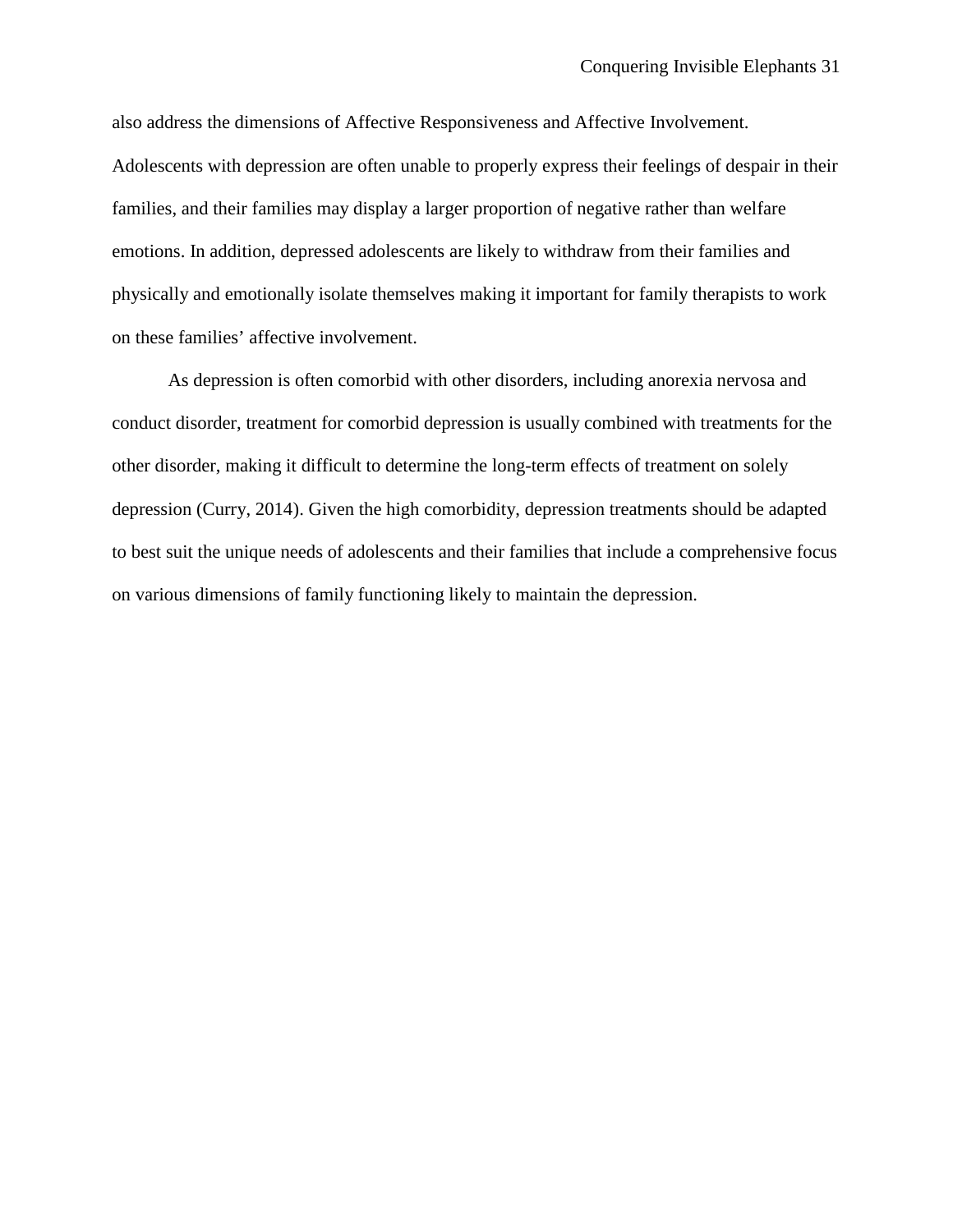#### **Conclusion**

In today's fast paced world, mental illness has become a global epidemic. Adolescents are particularly affected by mental illness, as one out of every five adolescents on average has a diagnosable mental illness that can affect every aspect of their young life. There are many reasons why adolescent mental illness has become an invisible elephant within family structure, but it is possible to expose and eliminate this elephant in order to not only help the adolescent recover permanently, but to also provide a more nurturing and functional family environment for all members.

Three of the most prevalent mental disorders found in the adolescent population are Anorexia nervosa, conduct disorder, and depression. While these are fairly widespread disorders, there is no reason for an adolescent's life to be completely and permanently altered after diagnosis. A thorough review of the literature, reveals that there are many effective treatment options currently available for all three disorders. Family therapy is most widely found in the treatment of AN, as it has become inconceivable to the field to exclude the family from treatment. Treatment of adolescents with CD has also largely focused on family treatment in the form of parent management training as authority and roles with the family system are very much focused on in treatment. Treatment of adolescents with Depression has a variety of treatment options available as some of treatments entail a family component, while others focus only on the individual adolescent. Conclusively, there are just as many family treatments as individual treatments available to families with an adolescent with a mental illness.

Overall, the literature demonstrates that having family members' involvement in the treatment of adolescents is preferable and more effective than treatments not involving the family. This is due to a variety of reasons. Whether adolescents are willing to admit it or not,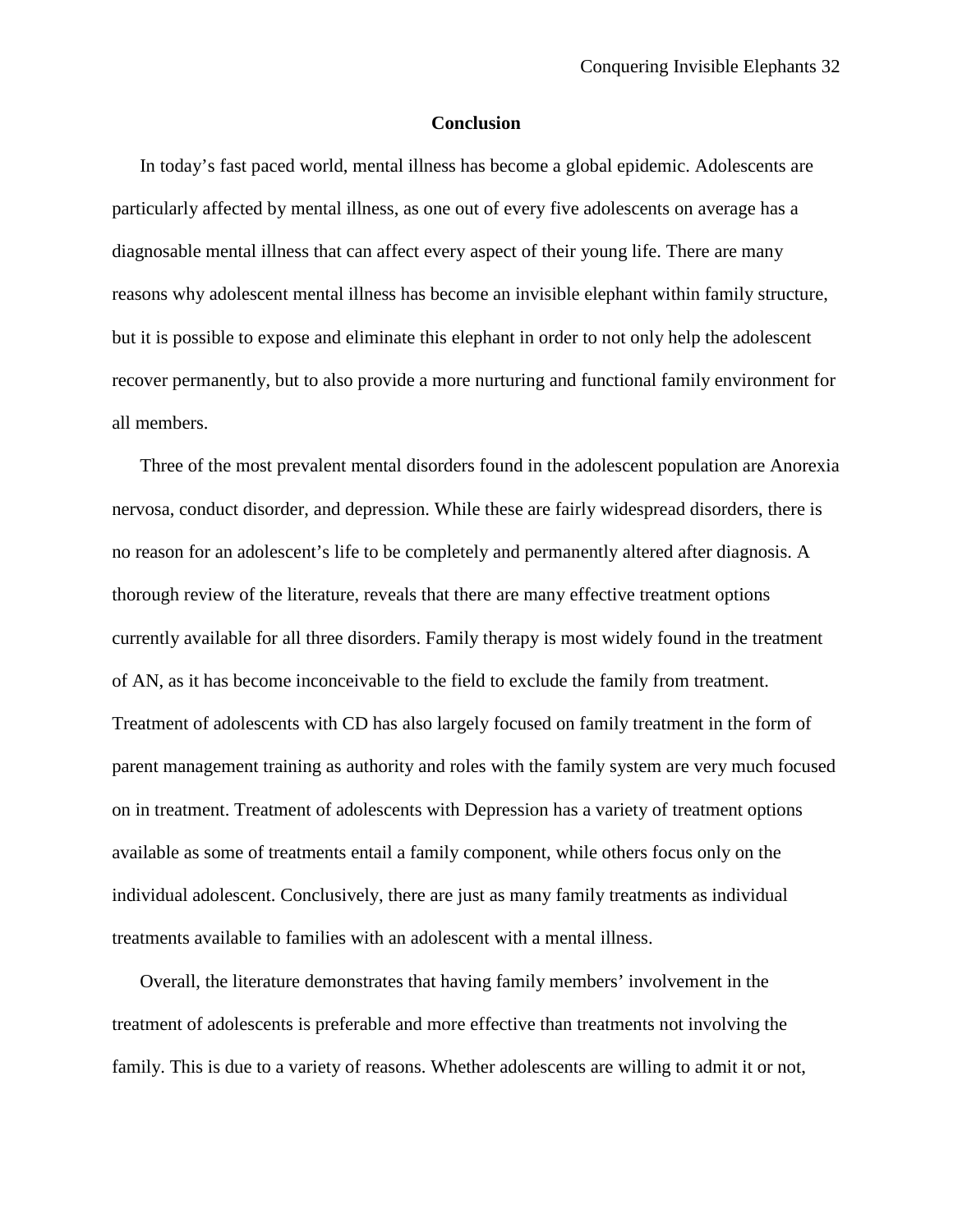they spend a majority of their life with their family. Families are an important source of support and influence on each other and especially to adolescents during this tumultuous adjustment stage of life. Families have the unique opportunity of being able to directly help an adolescent maintain their recovery from a mental illness as families whom are involved in treatment will know how to best provide a safe and nurturing home environment adolescents can return home to in treatment. Family members' roles within treatment include working directly with therapists in treatment as co-therapists, being present and available throughout treatment as a supportive system for the adolescent, and being students in treatment, learning about their child's illness. Family-based therapies for all three disorders provide both short and long-term benefits for the adolescent and his or her family.

Overall, treatments should not focus only on symptom reduction, but also on altering various dimensions of family dysfunction. Using the McMaster Model of family functioning as context for viewing treatment outcome studies for the three different disorders uncovers a shortcoming of current family treatments. Current family therapies focus only on a limited number of dysfunctional family dimensions, namely Communication, Roles, and Problem Solving. These components of treatment are crucial in the treatment of all three dimensions helps to redefine family functioning and provide for a more nurturing home environment. The components of Affective Involvement, Behavioral Control, and Affective Responsiveness are not commonly included in family therapies, but should be. Families with an adolescent with a mental illness all display dysfunctions in how over or under involved and responsive they are in each other's lives. Family therapists interested in recruiting the invisible elephant in adolescent disorders for the benefit of long-term recovery should include more comprehensive interventions that cover all dimensions of family dysfunction in treatments of adolescents' AN, CD, and depression.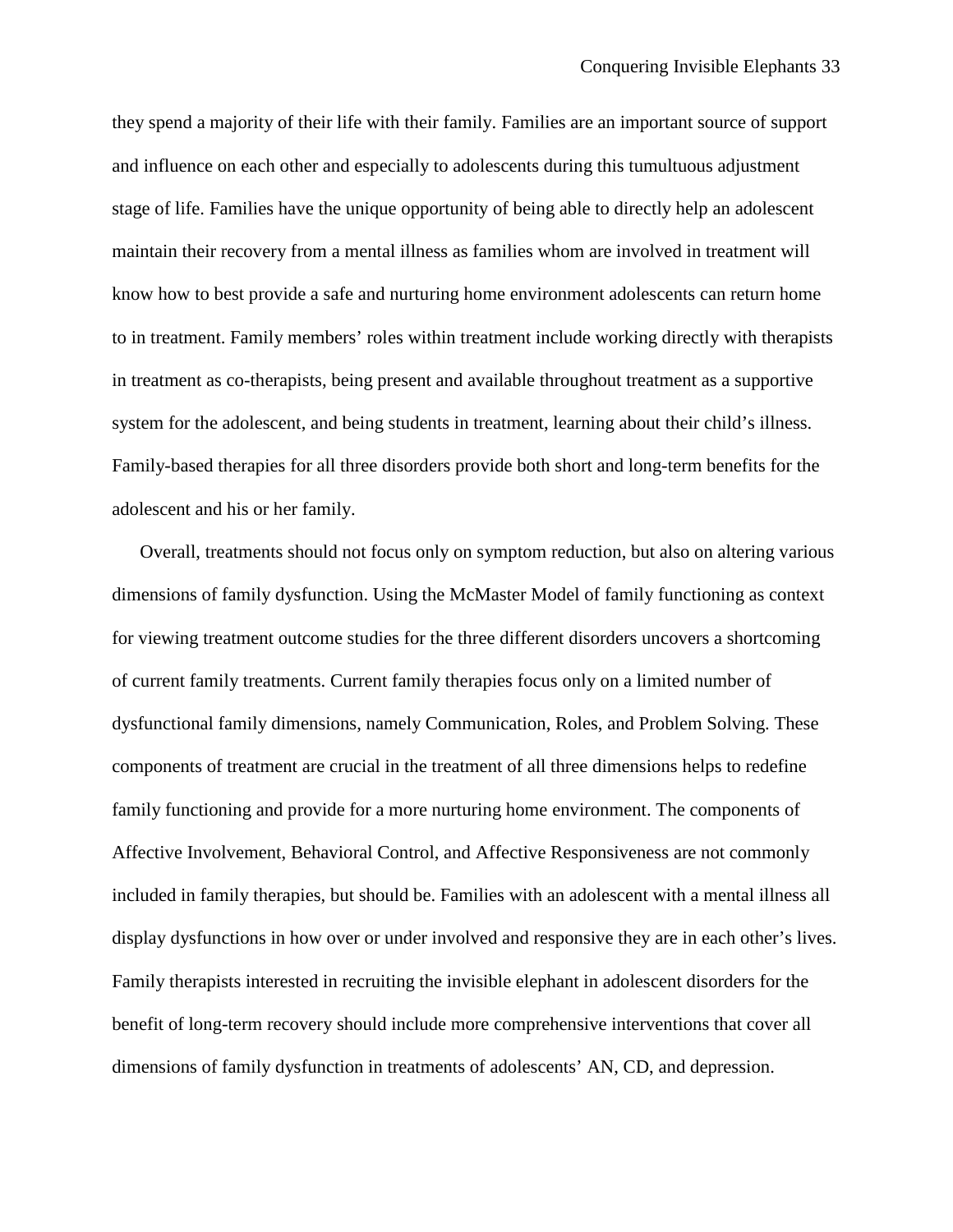### **References**

- Bailey, V. (1996). Intensive Interventions in conduct disorders. Archives of Disease in Childhood, 74, 352-356.
- Bandura, A. (1977). Social learning theory. Englewood Cliffs, NJ: Prentice Hall.
- Becvar, R. J., & Becvar, D. S. (1982). Chapter 2: Systems Theory: A Paradigm Shift. In Systems theory and family therapy: A primer. Washington, D.C.: University Press of America.
- Bernstein, B.E., Johnson, C., Windel, M.L., Sylvester, C., Pataki, C., Conduct disorder (2014). *Medscape.*
- Bettmann, J. E., & Jasperson, R. A. (2009). Adolescents in Residential and Inpatient Treatment: A Review of the Outcome Literature. Child Youth Forum, 38, 161-183. doi: 10.1007/s10566-009-9073-y
- Ciao A., Accurso E., Fitsimmons-Craft E., Lock J., Le Grange D. (2015). Family Functioning in Two Treatments for Adolescent Anorexia nervosa. International Journal of Eating Disorders, 48(1), 81-90.
- Curry, J. (2014). Future Directions in Research on Psychotherapy for Adolescent Depression. Journal of Clinical Child & Adolescent Psychology, 43(3), 510-526.
- Chamberlin, J. (2005). Family therapy enhances treatment for children's mental disorders. American Psychological Assocation, 36, 11.
- Eisler, I. (2005). The empirical and theoretical base of family therapy and multiple family therapy for adolescent anorexia nervosa. Journal of Family Therapy, 27, 104-131.
- Epstein, N. B., Bishop, D. S., & Levin, S. (1978). The McMaster Model of Family Functioning. Journal of Marital and Family Therapy, 4(4), 19-31. doi:10.1111/j.1752- 0606.1978.tb00537.x
- Frank, S., Poorman, M., Egeren, L., & Field, D. (1997). Perceived Relationships with Parents among adolescent inpatients with depressive preoccupations and depressed mood. Journal of Clinical Child Psychology, 26(2), 205-215.
- Girz, L., Robinson, A. L., Foroughe, M., Jasper, K., & Boachie, A. (2013). Adapting familybased therapy to a day hospital programme for adolescents with eating disorders: Preliminary outcomes and trajectories of change. Journal of Family Therapy, 35, 102- 120.
- Godart, N., Berthoz, S., Curt, F., Perdereau, F., Rein, Z., Wallier, J., ... Jeammet, P. (2012). A Randomized Controlled Trial of Adjunctive Family Therapy and Treatment as Usual Following Inpatient Treatment for Anorexia nervosa Adolescents. PLoS ONE, 7(1), 1-9.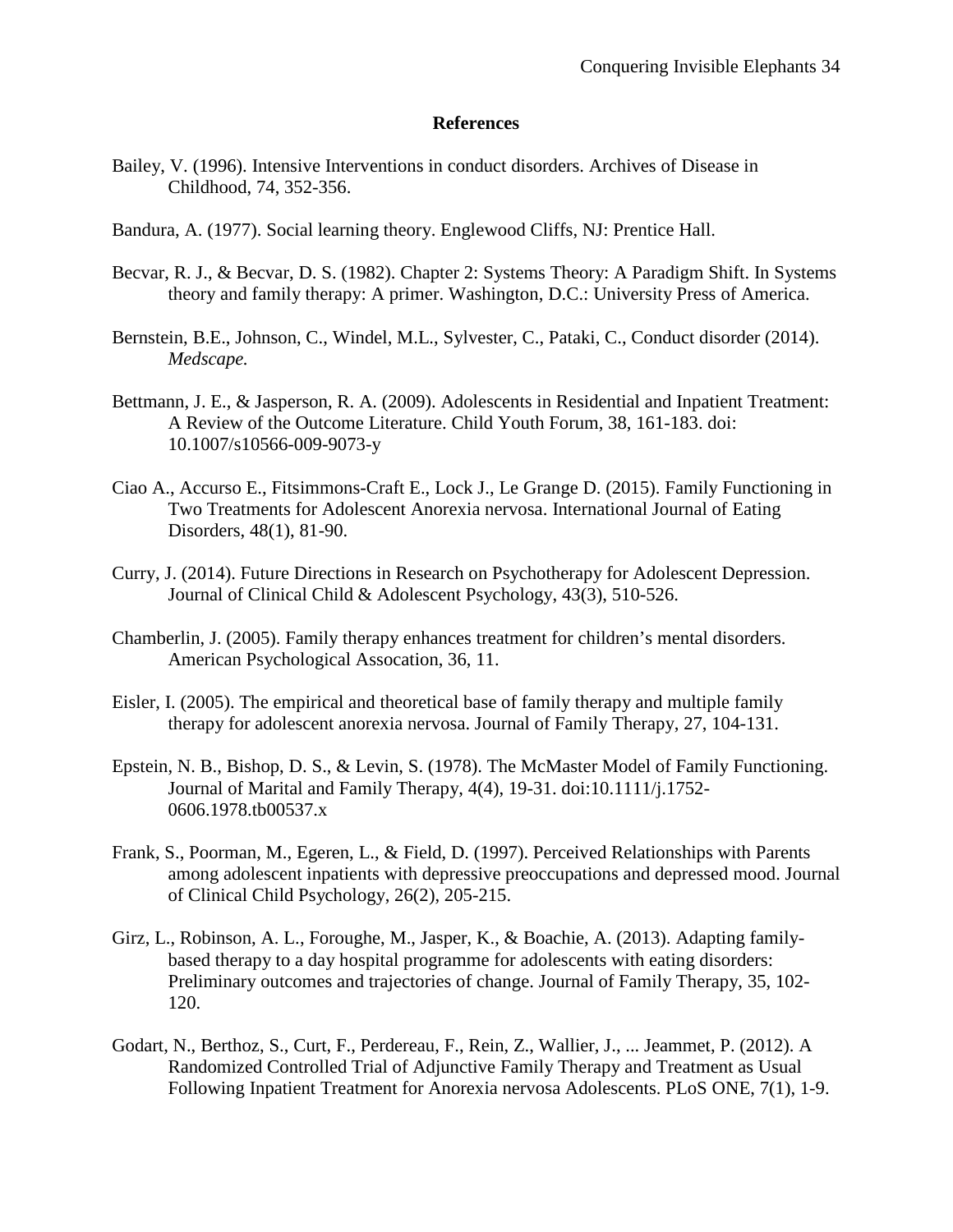doi: 10.1371/journal.pone.0028249

- Goldenberg. (2013). Adopting a Family Relationship Framework. In Goldenberg (Author), Family Therapy: An Overview.
- Grange, D. (2010). Family Therapy for Adolescents with Anorexia nervosa. In A. Robin (Author) & Y. R. Weisz & A. Kazdin (Eds.), Evidence Based Psychotherapies for Children and Adolescents (2nd ed.). New York: The Guilford Press.
- Hawes, D., Price, M., & Dadds, M. (2014). Callous-Unemotional Traits and the Treatment of Conduct Problems in Childhood and Adolescence: A Comprehensive Review. Clinical Children Psychological Review, 17, 248-267.
- Hughes, J., & Asarnow, J. (2011). Family Treatment Strategies in Adolescent Depression. Psychiatric Annals, 41(4).
- Lee, M.Y, Greene, G.J., Hsu, K.S., Solovey, A., Grove, D., Fraser, J.S., Washburn, P., Teater, B. (2009). Utilizing Family Strengths and Resilience: Integrative Family and Systems Treatment with Children and Adolescents with Sever Emotional and Behavioral Problems. Family Process,  $48(3)$ ,  $395 - 416$ .
- Mash, E. J., & Barkley, R. A. (2006). Treatment of childhood disorders. New York: Guilford Press.
- Mikkelsen, E. J., Bereika, G. M., & McKenzie, J. C. (1993). Short-Term Family Based Residential Treatment: An Alternative to Psychiatric Hospitalization. Orthopsychiat, 63, 28-33.
- Morano, C. (1993). Risk factors for adolescent suicidal behavior: Loss, Insufficient familial support, and hopelessness. Adolescence, 28(112), 851-865.
- National Center for Juvenile Justice (2013). Easy access to the census of juveniles in residential placement 1997-2011, (online tool). Available at: http://www.ojjdp.gov/ojstatbb/ ezacjrp/asp/selection.asp
- National Institute of Mental Health. (2014). Depression. Retrieved from http://www.nimh.nih.gov/health/topics/depression/index.shtml#part4
- Patel, V., Flisher, A., Hetrick, S., & McGorry, P. (2007). Mental health of young people: A global public-health challange. Lancet, 369, 1302-1313. doi: 10.1016/S0140- 6736(07)60368-7.
- Petersen, A., Compas, B., Brooks-Gunn, J., Stemmler, M., Ey, S., & Grant, K. (1993). Depression in Adolescence. American Psychologist, 48(2), 155-168.

Robin, A., Siegel, P., & Moye, A. (1995). Family Versus Individual Therapy for Anorexia: